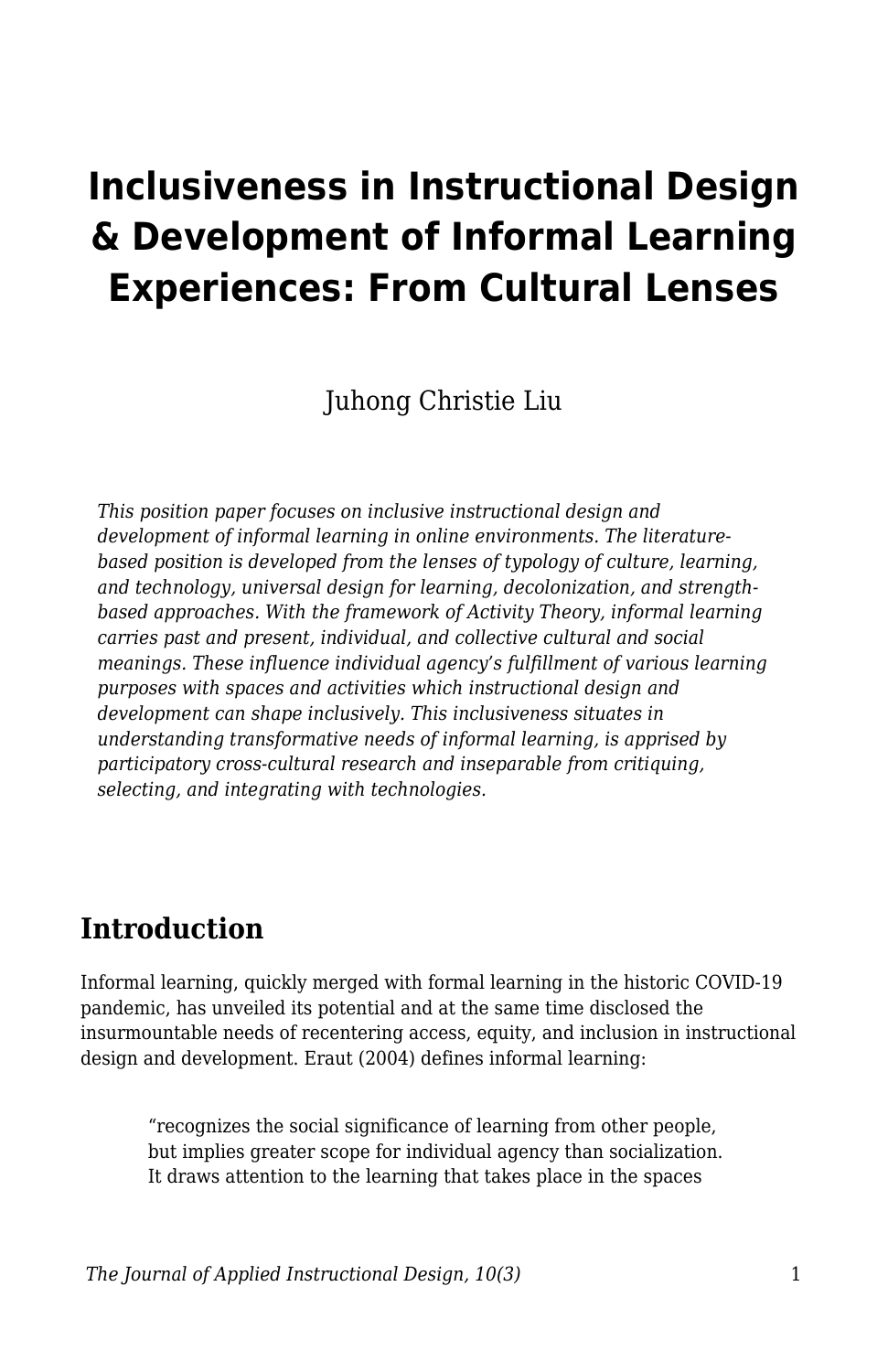surrounding activities and events with a more overt formal purpose..." p. 247).

Because informal learning mostly takes place in social and cultural communities as learning spaces (vs. traditional classrooms), its access and inclusion can be affected by how learning needs are analyzed and determined, how learning activities, messages, and events are designed and developed, and what outcomes are measured as meaningful to learners. These processes invite an understanding of people, purpose, process, and power involved in the context (Davis et al., 2010). Equitable and inclusive access to informal learning can be affected by varied interpretations of users' various cultural and social backgrounds and status as well as by technology infrastructure and related implications.

In a digital and networked time, informal learning usually is delivered and interacted with technologies, through mobile and online options (Lai et al., 2013). Technology used in learning has its cultural stamps of dominant Western patterns, which historically have had colonial and racial preferences of how the media should be captured and presented and the tools used (Dyer, 1999; Dyer, 2000). Technology use has also generated the "digital divide", which has been more visualized through the COVID-19 pandemic around the world (Lai & Widmar, 2021; Reddick et al., 2020; Tewathia et al., 2020; Watts, 2020). These historical and culture-based assumptions and experiences have been evidenced beyond the intended equal distribution of educational resources, including the delivery of and access to instructional materials (Andreotti et al., 2015). Pedagogical assumptions of technologies can also be ignited by historic moments of abrupt reliance on technologies for connection and societal operation, as during COVID-19. Therefore, inclusive design of informal learning activities is much needed for equity and access to informal learning in the changes and from diverse cultural lenses (Ley, 2020; Roberts & McCluney, 2020).

Inclusive instructional messages and materials for informal learning have also been evolving with the ever-visualized equity movements. The Black Lives Matter movements, racial violence to Asian, Asian American, and Pacific Islanders (AAPI), social inclusion of transgender people, sustainability of indigenous cultures, and other social economic and identity issues have unveiled much of previously hidden culture-based areas that have been influencing learning outside of traditional classrooms. For instance, synchronous online communication with audio, video, and text options, used to be assumed with more connectivity offering, have been found to impose a more subtle and intense impact on the social identity of people with darker skin tones (Roberts & McCluney, 2020). Social media has been used by both sides in the Black Lives Matter and AAPI anti-racism movement (Robert,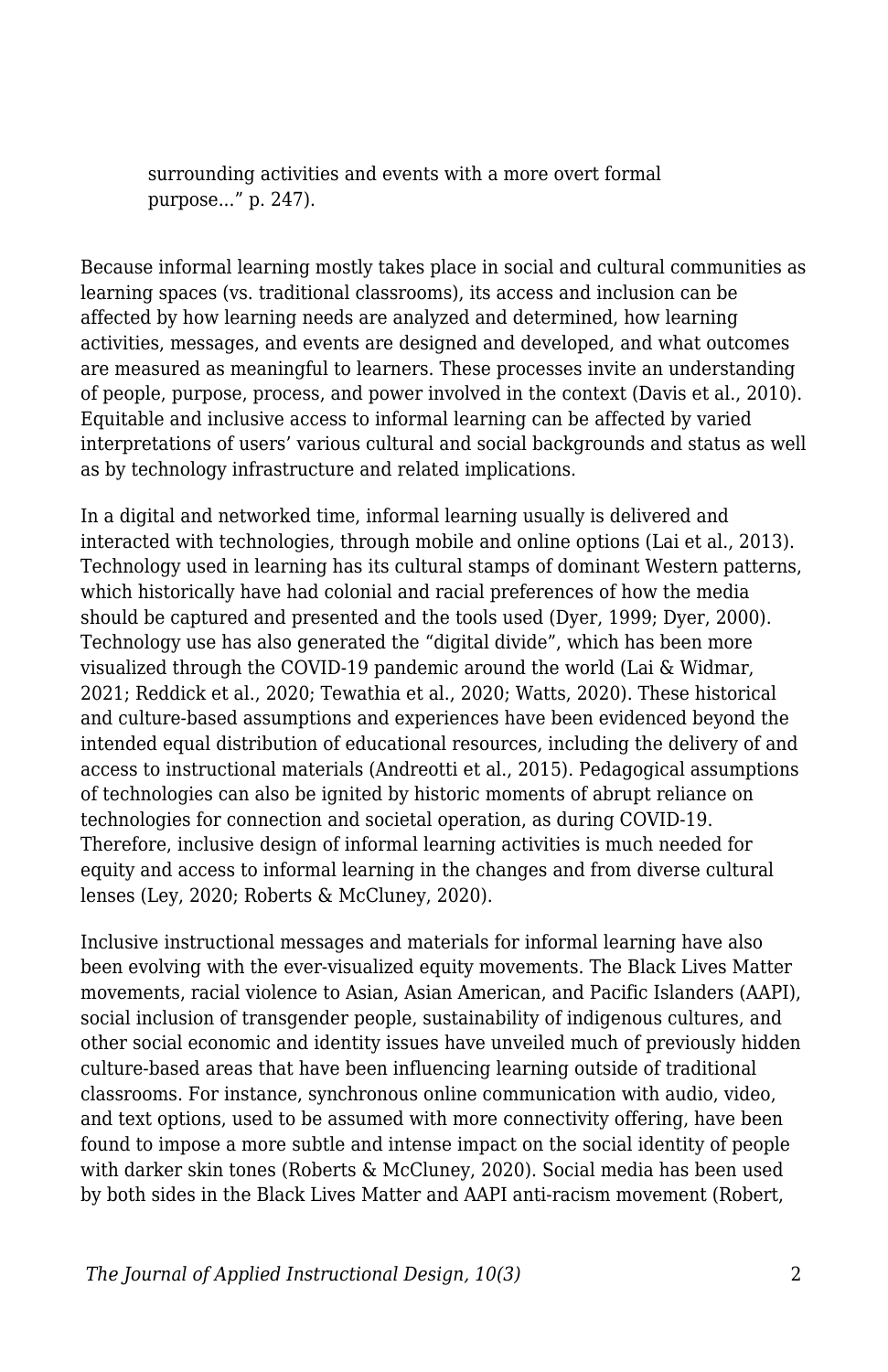2021; Wang, 2021). These historic moments and media footprints provide digital artifacts and educational resources. More importantly, how these content and tools can be used in informal and formal learning urges inclusive instructional design with the proper understanding of cultural and historical contexts.

# **Theories, Approaches, and Framework**

What are fundamental factors that define inclusive instructional design for informal learning? According to Carliner (2012, 2013), informal learning is driven by the learner and relates to: *How* to participate in the process and to interpret the outcome, *Wher*e in terms of virtual and physical learning space and location, and *What* in terms of choosing instructional or training content. Depending on workplace training or self-motivated lifelong learning, informal learners may or may not be conscious of interaction with instruction but are implicitly or explicitly affected by their workplace or community cultures. Therefore, inclusive instructional design in informal learning should incorporate a process to understand the cultures and values of informal learners (Baumgartner, 2020; Berg & Chyung, 2008; Ley, 2020).

This culture-situated understanding lays the groundwork for designing and developing other components of informal learning activities. Instructional design usually involves outcome-aligned content of instruction, instructors and learners, delivery of media and messages, and the community. Within the community, learners interact with instruction through proper delivery methods, communication, collaboration, reflection, and interpret the outcomes and perform applications in contexts. These are the components and processes of the Activity Theory (AT), which was initially implemented in instruction and programming for medical diagnosis (Engeström, 2001a, 2001b). In an informal learning system, AT can be used as a framework for:

- human individual agency as content experts and learners (Subjects),
- instruction or training message development and delivery in various formats of text, images, audio, and video with or without human instructors (Media, Tools, and Mediated Artifacts),
- process and space to fulfill the outcomes (Community, Rules, and Division of Labor).
- artifacts and effects resulted from the informal learning (Objects, Outcome)

AT acknowledges that there are cultural and historical implications to the activities by subjects and how objects generated. Engeström (2001b) states the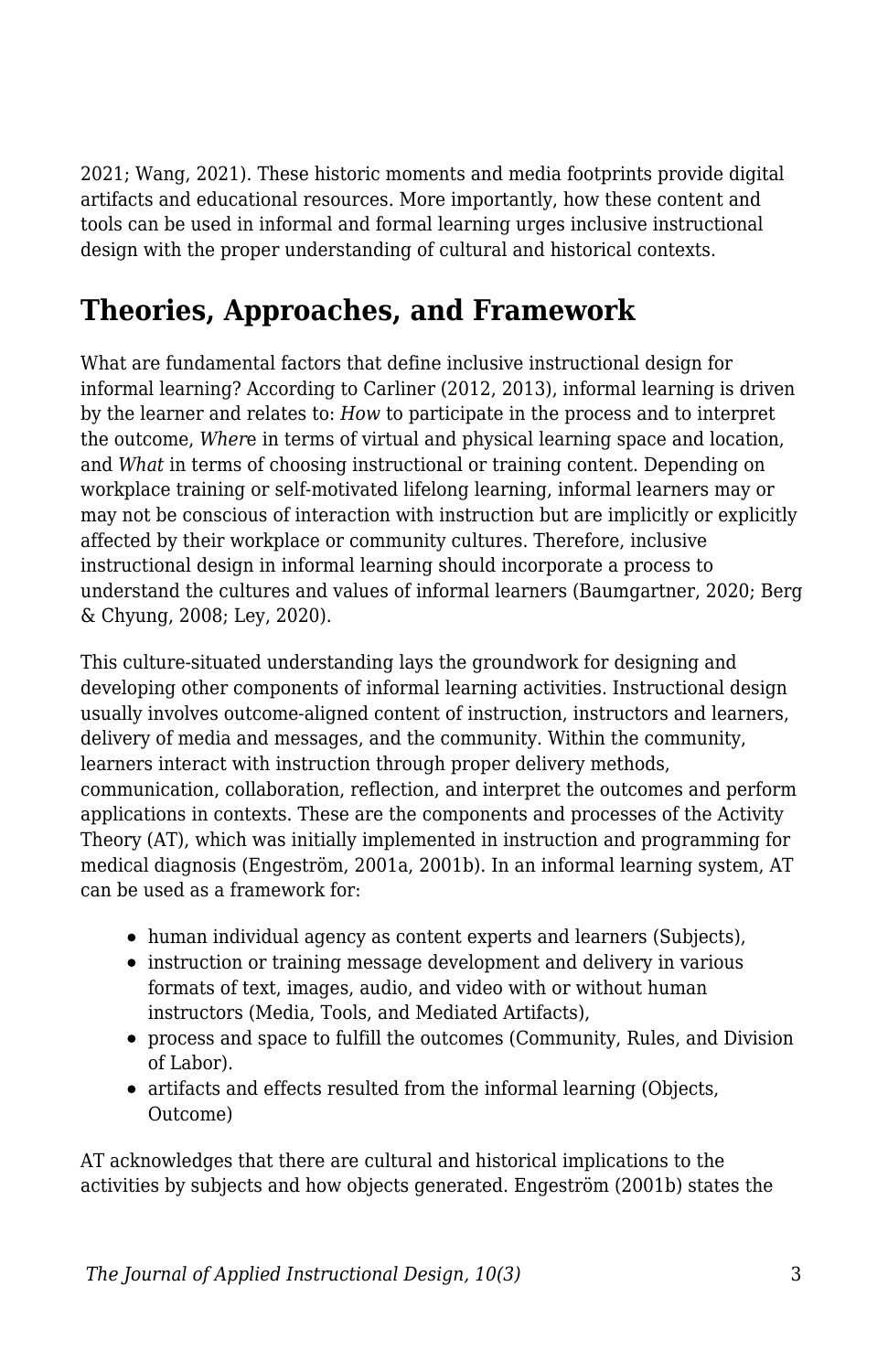inclusiveness with the term "multivoicedness of activity", which means taking into consideration the diverse perspectives from patients, patients' relatives, and medical personnel involved in the program and instruction. These not only include the cultural backgrounds of the personnel, but also the organizational culture where the program takes place if it's workplace-based or organized informal learning.

#### Figure 1

Inclusive Instructional Design Framework (Liu, 2018). Used with Permission.



Picture of Activity Theory Framework to Promote Inclusive Design

As shown in Figure 1, the core components of the Activity Theory (AT) play fundamental roles in learning environment design. "Building a learning environment from an activity system perspective respects the core value of human interactivity as individuals as well as a community. More importantly, an activity system contextualizes the activities in a learning environment with the means, including tools, artifacts, rules, and roles that lead to and result in object and outcome" (Liu, 2018, p. 3). According to AT, *object* and *outcome* are embodiments of not only cognitive accomplishments but also affective fulfillment with the sense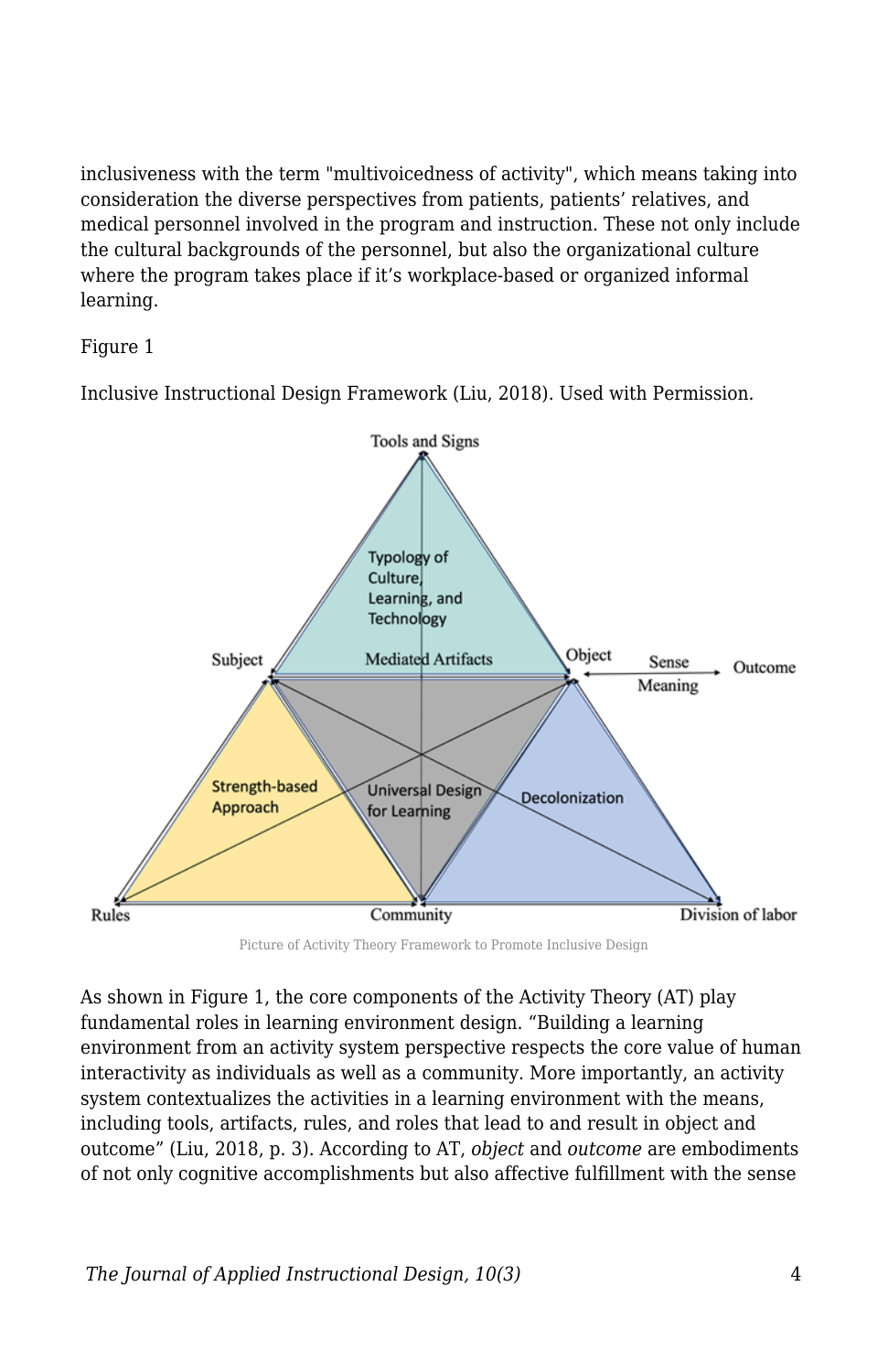of belonging, especially for diverse populations in informal learning and workforce development (Dewsbury & Brame, 2019; Eraut, 2004). In inclusive and culturally sensitive instructional design practices, these *objects* and *outcomes* of learning are contextualized in the history and cultural background of learners and the broader life, career, and community.

Subjects in the informal learning environment include content experts and those having more or advanced knowledge and experiences in a subject area. More important in informal learning, Subjects are learners not in the traditional brickand-mortar classrooms, instead, the non-traditional college-age students detached from dedicated campus life (Eraut, 2004; Rooij, 2012). Each of these Subjects is an individual who brings with her/him the cultural and historical background of race, gender, age, ethnicity, belief, and social-economic status. These may or may not be directly related to the to-be-learned subject content, but will affect the use of tools, signs, and artifacts for learning, and expressions in instruction, discussion, feedback, and interpretation, which are important dialogues in formal and informal learning. For example, a nursing practitioner learning a telemedicine system may not feel comfortable with the trainings through video conferencing calls because of cultural beliefs. A first-year adult English language learner may need additional explanations of jargons or terminologies in the workplace training materials. These scenarios, situated in each respective cultural setting, affect how Subjects approach informal learning (Benson, 2018; Benson et al., 2008).

Media and messages in instructional design involve Tools and Signs and Mediated Artifacts. These are closely associated with the equity aspects of educational technology, hence the online informal learning space. Garcia and Lee (2020) affirm that understanding and combating the equity issues in student achievement should be the foundation of inclusive use of educational technology. Educational technologies have their functions, mostly inherited with historical euro-central and colonial intentions incorporated through manufacture and design. The inclusive use of these technologies and media also needs to be untethered from the oncepopular assumption of technology as the panacea for educational effectiveness. To fulfill the educational technology potentials inclusively, there is much to be investigated in the social and cultural realms. Critiquing and selecting media for message formation and delivery matter for inclusiveness.

In cultures of various disciplines, tools and artifacts may also be prone to or prevent students from demonstrating their learning. "Current technologies available to distance education and e-learning environments have the potential to support accessible education congruent with non-western pedagogical approaches and social justice aims to serve marginalized populations" (Kovach et al., 2008, p.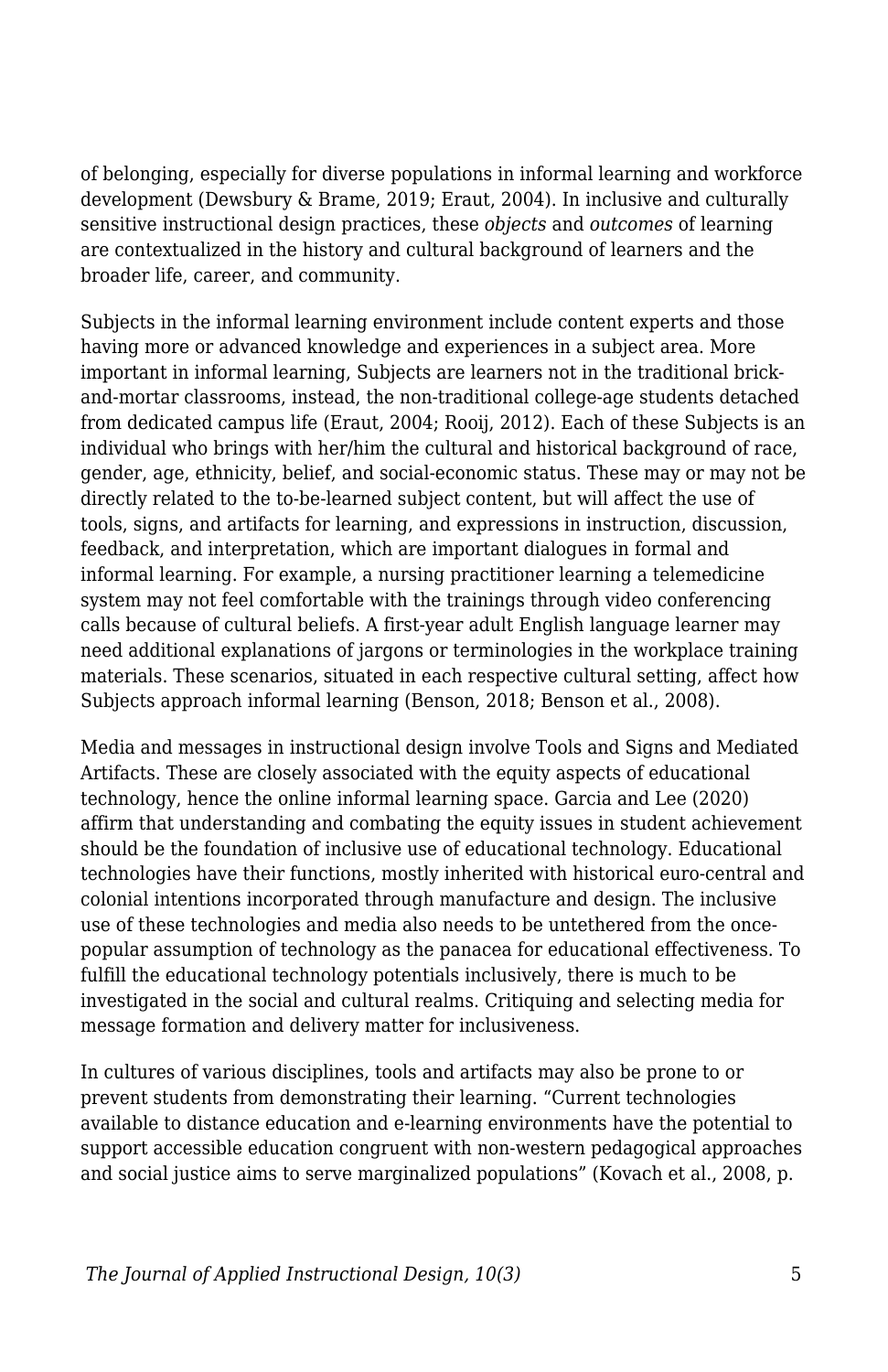1). Greenfield (2009) has compared the visual cognitive aspects of video games and other types of media for informal training and education. The case-based comparison has concluded, "Every medium has its strengths and weaknesses; every medium develops some cognitive skills at the expense of others" (Greenfield, 2009, p. 71). While non-traditional space and methods adapted for teaching and learning with informal space in COVID, inclusion and equity of these applications expect further exploration (Colleen, 2020; Ray, 2020).

Community for informal learning is situated in non-traditional classroom settings and close to the working and physical, intellectual, or virtual proximity of learners. Workplace, community centers, museums, and homes can be the physical space of informal learning; whereas networked and mobile devices provide virtual space. In these community settings, formulating meaningful and inclusive relationships with the understanding of cultural backgrounds is the essence (Arbour-Nicitopoulos et al., 2018; Rooij, 2012). Supporting individuals, responsively, with recognizing their strengths, interest, passions, and capabilities with the wholeness of resource provision can lay the paths to success from the Community perspective. These include understanding the flexibility of resources for informal learners, helping these learners understand potential barriers, and supporting their re-orienting with ownership to overcome the barriers (Gardner & Toope, 2011; Kahn, 2018; Raisinghani, 2019; Staron, 2011). These strength-based approaches will engage learners with the media and methods of their choices to express their learning, which usually can result in interdisciplinary and intercultural expressions and applications of outcomes (Kahn, 2018).

As an ecosystem for informal learning co-habiting with learners living' and social interaction spaces, Community can only be effective when respecting and scaffolding learners with all abilities. Compliance of accessibility guidelines situates in culture-specific communities with implementation of Universal Design for Learning (UDL) principles (Burgstahler, 2018; Estes et al., 2020). Accessibility is also accompanied by the primary concern of access, which means to lower educational cost and barriers with reliable and accessible open educational resources (OER) (Liu & Johnson, 2020). Along with emerging technologies and discovered UDL practices, applicable strategies are continually explored, synthesized, proposed, and implemented for accessible and inclusive instructional design and development for online learning environments (Liu, 2018; Lowenthal et al., 2020).

To be able to set up these inclusive communities for informal learners, enabling new patterns of Rules and Division of Labors in the learning environment with AT is crucial. These will require instructional designs to understand the culture and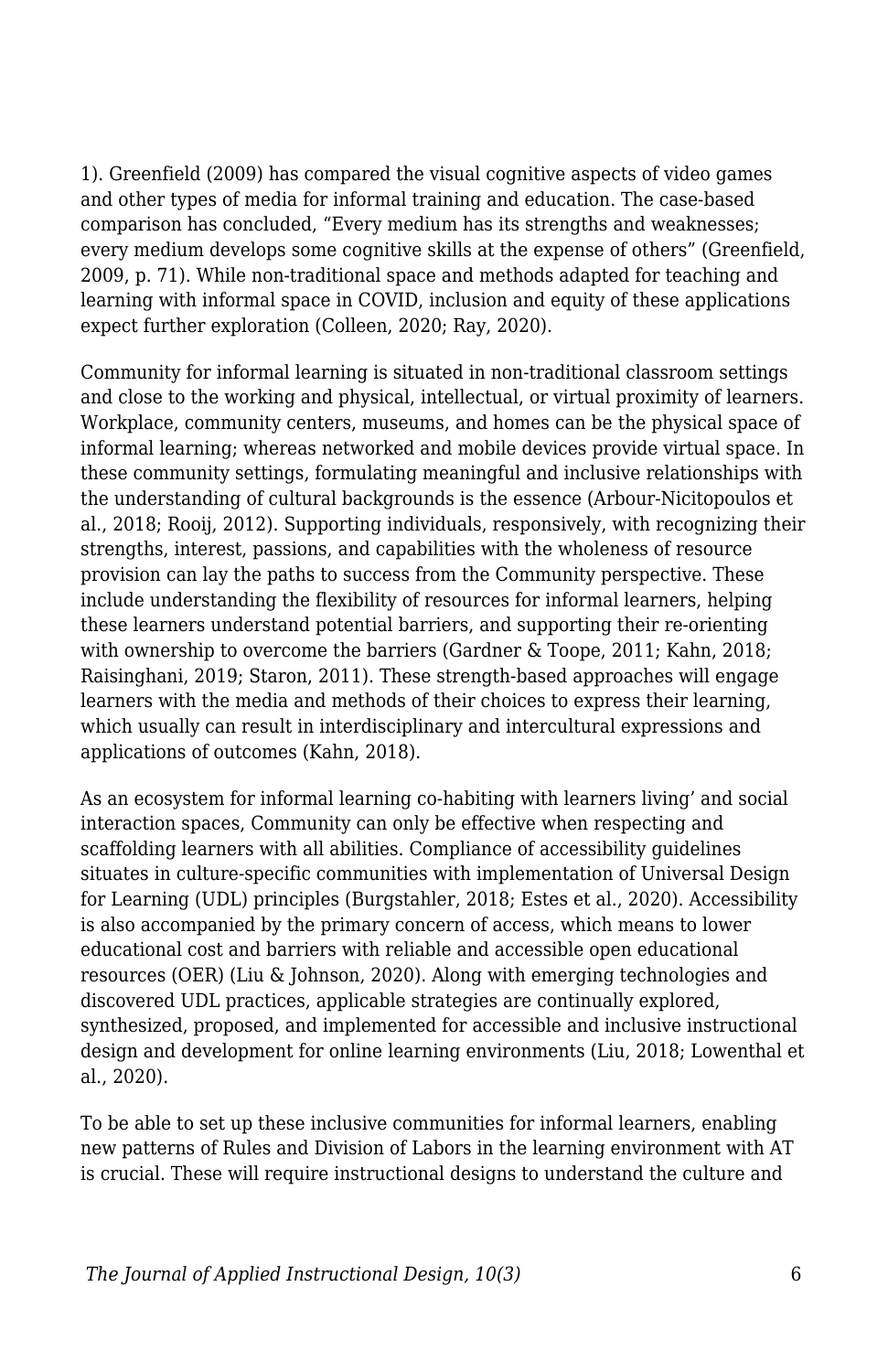context of stakeholders (Subramony, 2017). The historical colonial roots in education invite instructional designs to take an informed, critical, and reflective process-oriented approach to inclusivity. The evolving decolonization dialogues will connect instructional design process with the "recognition of epistemological dominance tied to systemic analyses that highlight the historical, discursive, and affective dynamics that ground hegemonic and ethnocentric practices….This interruption entails transforming the way power and resources are accumulated by current beneficiaries, to make space for difference and for the redistribution of resources, opportunities, and symbolic value" (Andreotti et al., 2015, p. 26). The understanding of decolonization needs to encompass stakeholders beyond power dynamics to encourage organizational changes and inclusive talent development, and to enable effective inclusion in the implementation of instructional design in communities with the right rules and division of labor for informal learning (Borg, 2018; Staron, 2011).

# **Inclusiveness in Instructional Design and Development**

Instructional design and development apply cognitive science with technologies and tools in diverse cultural contexts. Instructional design practices can carry cultural stamps and shape culture (Benson, 2018; Bradshaw, 2018). "Approaches to instructional design not only reflect differing world views, but they consist of values, ideologies, and images that involve inclusions and exclusions that act in the interests of particular cultural, class, and gendered groups…as cultural artifacts, computers, software, and instructional design influence the dynamic work of cultural reproduction and transformation" (Henderson, 1996, p. 87). Needs are emerging in curriculum transformation to overcome cultural barriers in teaching and learning and make education culturally responsive for the everevolving multicultural diverse learner populations (Chen, 2007; Higbee et al., 2010; Raisinghani, 2019).

With the rising needs from workplace and non-school settings, inclusive informal learning is to be designed and developed to sustain lifelong learning for human life goal achievement and personal fulfillment (Arbour-Nicitopoulos et al., 2018; Berg & Chyung, 2008; Carliner, 2013; Jin et al., 2019; Straub, 2009). To provide an inclusive learning experience with equity and inclusion in mind and as a knowledge base, instructional design can be most effective when understanding the social and cultural contexts of these learners and adopting the appropriate awareness, conceptualization, and actions in design and development (Bradshaw, 2018; Garcia & Lee, 2020; John & Sutherland, 2005; Ley, 2020). With these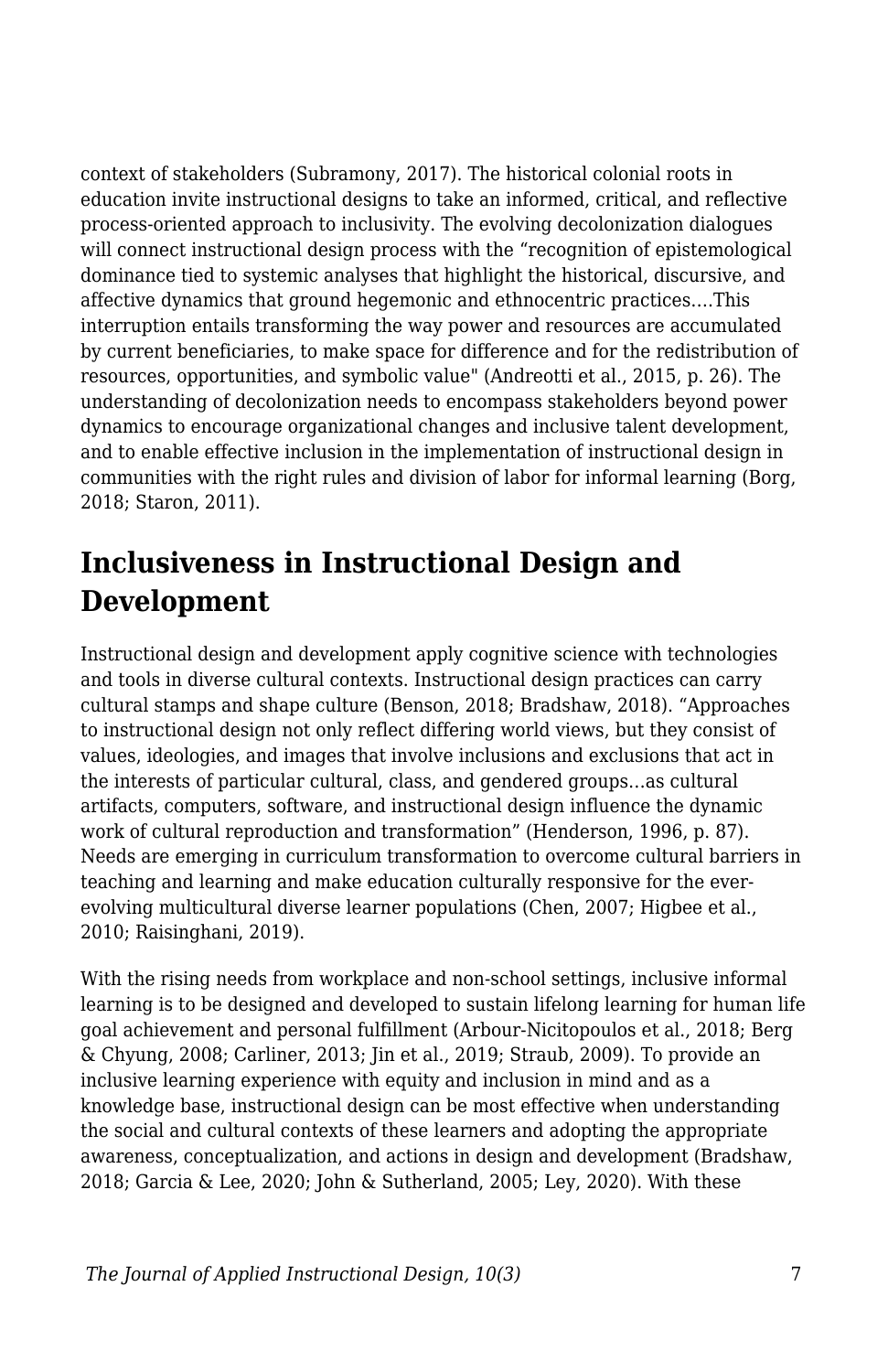integrations, instructional design practices and directions can drive inclusiveness in changes of curriculum and training, analyses of learners and their learning needs, and processes of learning fulfillment with the right cultural settings.

### **Changes of Curriculum Culture and Instructional Design Inclusiveness**

Changes in curriculum culture for formal and informal learning are evolving. This includes conducting self-reflection and self-criticism of euro-centralism, acknowledging bias and privilege, revisiting and revising curriculum that carries cultural misconceptions of Western dominant pedagogies, and ensuring voices of the marginalized and underrepresented population are heard and recentered. Twyman-Ghoshal and Lacorazza (2021) argued that "antiracist teaching is about changing a culture that maintains a system of oppression and upholds disparities in education, health care, criminal justice, politics, science, and business". Inclusion and equity strived by these changes require "to understand which learning behaviors are based on deeply entrenched cultural values that should not be challenged and which behaviors are more superficial practices that can be challenged for the sake of promoting learning" (Parrish & Linder-VanBerschot, 2010, p. 10). With these calls for changes, multicultural instructional design, trans-culturally responsive education, critical pedagogy, and digital critical pedagogy based on critical race theories need to be the training and reflective foundations for inclusive instructional design and development (Bradshaw, 2018; Campbell et al., 2009; Higbee et al., 2010). Actionable examples can include, systemic conceptualization for instructional design professional development with content on culturally responsive and critical pedagogies for epistemological transformation; decolonization for equity in technologies, resources, infrastructure; legislature and compliance information, and an understanding of applying strength-based approaches in real-world workplace and informal learning settings (Andreotti, Stein, Ahenakew, & Hunt, 2015; Gray & Kabadaki, 2005; McLoughlin, 1999; Morong & DesBiens, 2016; Smith & Ayers, 2006).

Curriculum changes can center or recenter marginalized groups with interdisciplinary and culture-oriented programs and redistribute instructional resources (Andreotti et al., 2015). Culturally inclusive curriculum changes can provide informal learning that relates to all learners to integrate science and humanity curricular with cultural base, that transforms career paths for marginalized and underrepresented populations, and raise awareness of and develop conceptualization for changes (Arora et al., 2020; Banks, 2001; Baynes, 2016; Borg, 2018; Metaxa-Kakavouli et al., 2018; Scheiner-Fisher, 2012; Staikidis & Morris, 2019; Yeboah, 2018). These changes may also affect identity formation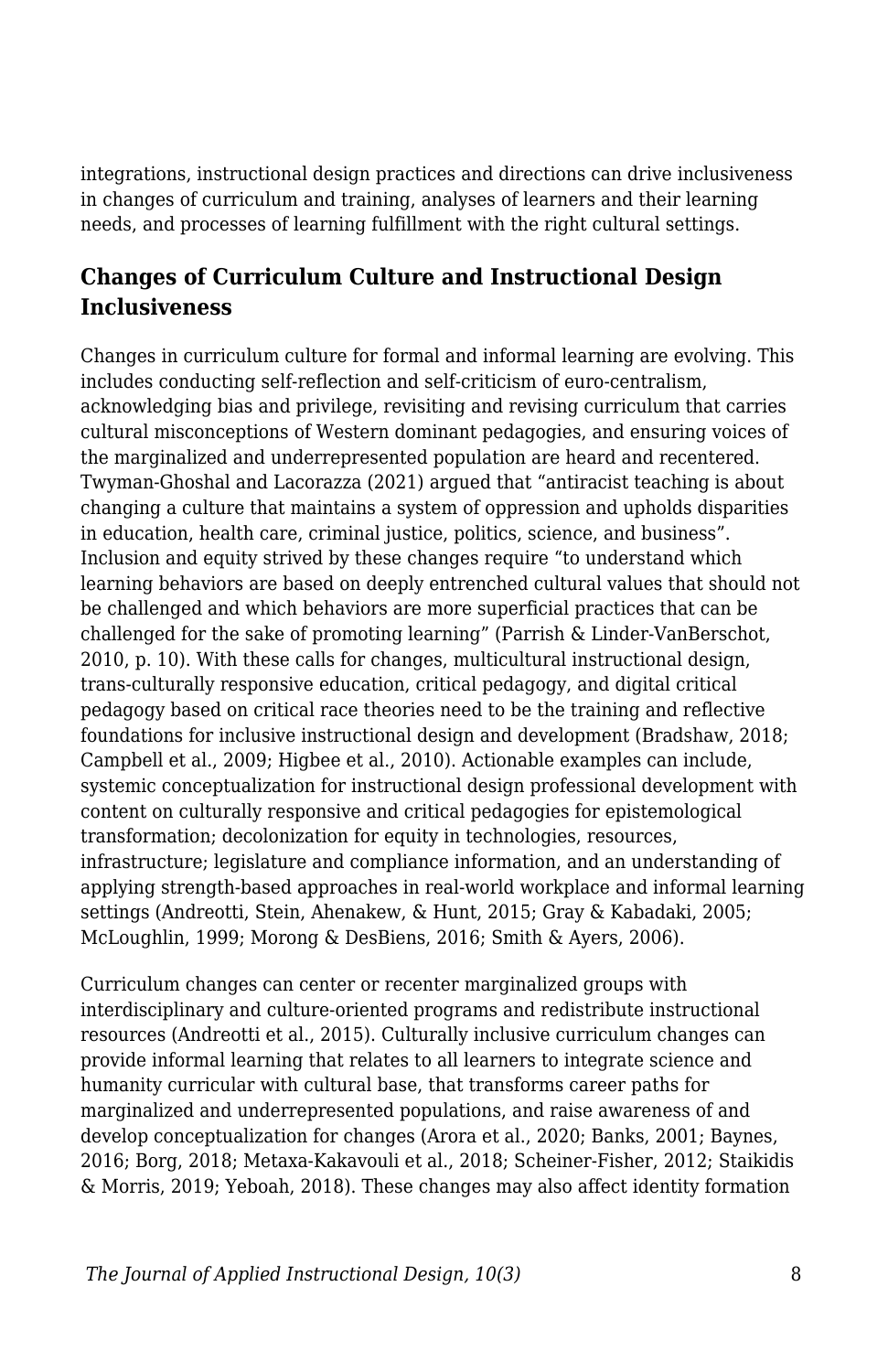for informal learners (Greenhow & Robelia, 2009). These will also require insights and expertise from multiple disciplines for inclusive curricular, courses, or training programs. Therefore, instructional design and development for these novel programs and courses will need professionals and relevant stakeholders to have a shared understanding of these cultural settings.

# **Understanding Learners' Values, History, and Culture with Culturally Situated Research**

Analyses have been fundamental to instructional design in developing a thorough understanding of needs, learners, and instructional tasks (Branch & Kopcha, 2014; Larson & Lockee, 2019; Merrill, 2012). The history of the instructional design and development fields has unveiled, "not making explicit connections between IDT benchmarks and the broader social context is nothing short of mis-educative" (Bradshaw, 2018, p. 342). Understanding the culture and history with culturalsituated participatory research can lay a cognizance foundation and context for inclusive and accessible instructional design and development (Benson, 2018; Burgstahler, 2018; Henderson, 1996; Higbee et al., 2010).

Culturally orientated participatory research places instructional design as a disruptive analysis that transforms the views from the pre-existing colonial, racial, and socially patterned assumptions. The analyses will situate instructional design in the mindset of learners in their cultural settings. The Culture here is defined as:

"...multiple types of cultures, including cultures based on demographic characteristics such as race, gender, ethnicity, nationality, and social class, as well as organizational cultures, group cultures, learning environment cultures, etc. Further, the definitions acknowledge that individuals can belong to multiple cultures, sharing the characteristics of each culture to a certain degree." (Benson, 2018, p. 329).

Multiple dimensions of cultural differences can affect learning (Parrish & Linder-VanBerschot, 2010). These dimensions are reflected in the social relationship of "equality and authority, individualism and collectivism, and nurture and challenge, epistemological beliefs, stability, reasoning and causality, and in the temporal perception of time" (Parrish & Linder-VanBerschot, 2010, p. 10). The understanding of these dimensions needs cultural-situated participatory research as instructional design analysis so that scholars and practitioners can critically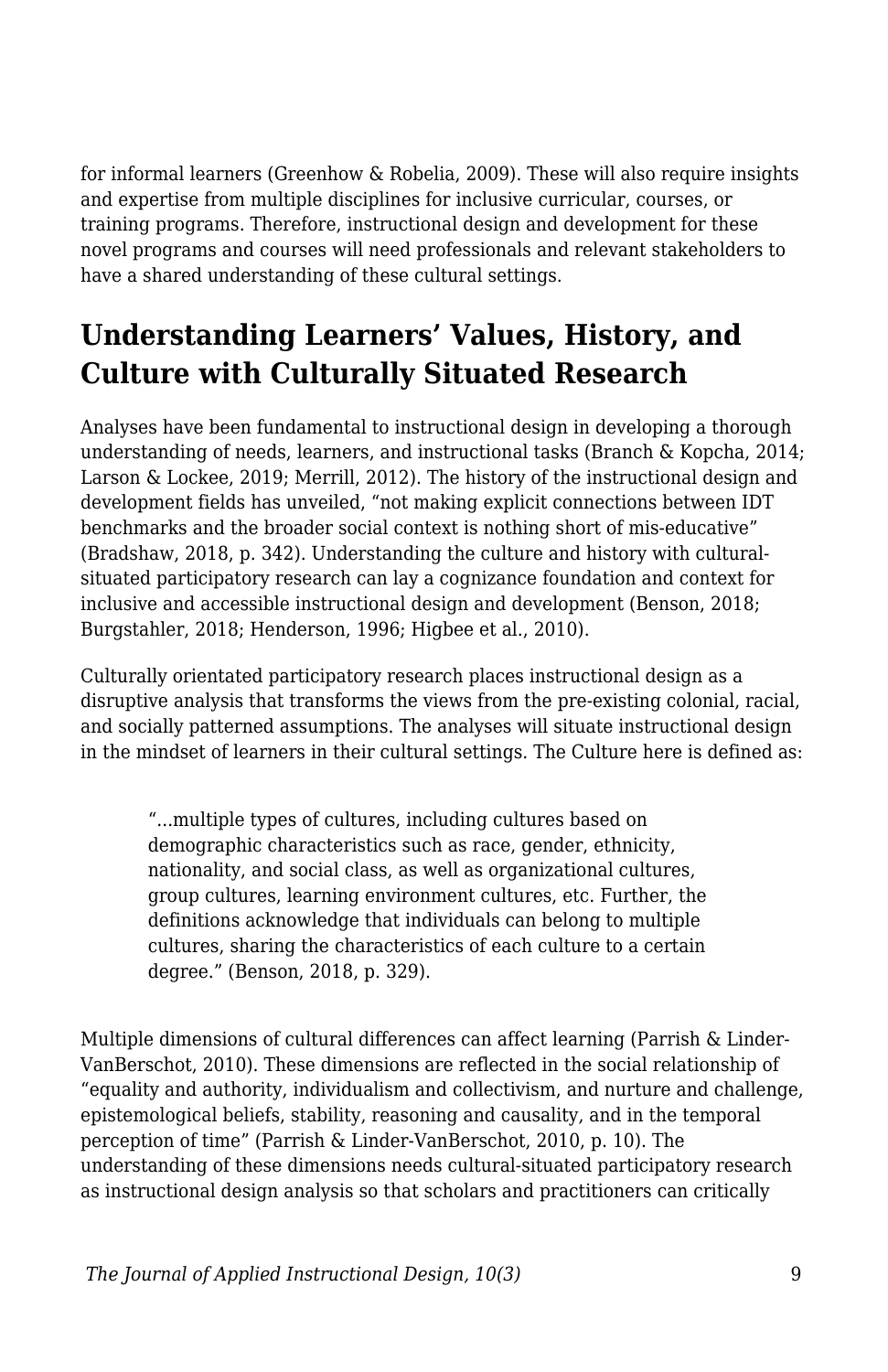and inclusively analyze the learners, their needs, learning process in the power dynamics, from social justice perspectives (Bazzul & Carter, 2017; Davis et al., 2010). Then the disruptive and equity-oriented power understanding will ensure inclusive access to equipment, facility, resources, and technology that support and enable teaching and learning (Andreotti et al., 2015).

Cultural-situated analyses, and equity in resources and material distribution are just part of inclusiveness. Instructional design that is based on the strengths, values, interests, passions, and abilities can make informal learning a belonging journey, to begin with, continue, and conclude with the sense of engagement and success. Because of the integration of strength-based approaches in nurturing the learning interest of students with special needs, Robert with Tourette's Syndrome can become a knowledgeable librarian on research topics from anthropology to genetic engineering, with *stories and plays to explain science visually to him*. Alice with Pervasive Developmental Disorders can use *drawing and designing maps* to demonstrate her interest in astronomy and using songs to show her chemistry learning achievement (Kahn, 2018). Strength-based instructional design can situate learners with their life experience. Gray and Kabadaki (2005) have experimented to use life stories to connect older adults to set up their learning community. Using dramatic vignettes, they have also provided scaffolding to help these older adult learners express concerns or previously encountered issues in learning. Conducting participatory cultural-situated research, with these learners in their workplace or relevant learning settings over time, is fundamental to proper analyses of their needs, purposes, and process of learning, and highlight learners' strengths for their cultural-situated learning journeys.

## **Universal Design Principles as the Cornerstone for Inclusive Instructional Design**

The metaphor of opening or slamming doors can be critical in instructional design for both physical and virtual learning settings for informal learners. To implement UDL for online learners, Burgstahler (2015a, 2018) proposed guidance for making course-level and program-level accessibility, including navigation, predictability, keyboard friendliness, enough time, and alternatives of different media formats. Lowenthal, et al. (2020) compared representative guidelines of accessibility compliance for online learning environments and provided practical strategies on making text, images, audio, and video accessibility for online learners.

In the COVID-19 pandemic, online learning became pivotal for both formal and informal learning with reliance on the online environment and mobile apps,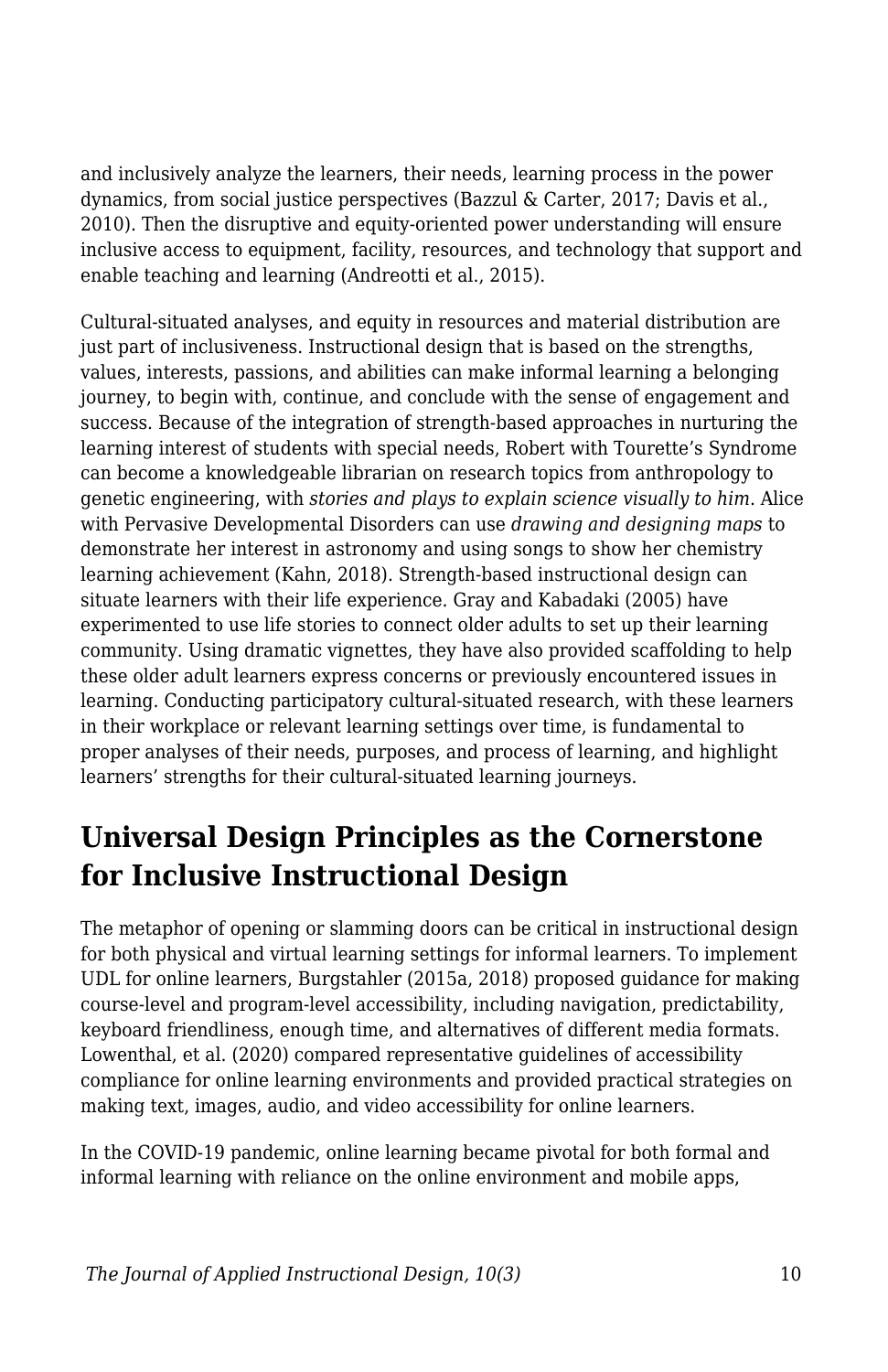although the fundamental difference between this emergency remote and real online learning was identified (Green, 2020; Hodges et al., 2020). This historic switch to online mode, however, disclosed so much about inclusiveness for instructional design. Finding low-tech solutions and being creative in instructional design and teaching also indicated intentions to make learning accessible. Providing high contrast text with background and making shortened and explicit course content descriptions were just some basic steps to make the course accessible and inclusive. This was also enhanced by making content downloadable to not be hindered with slower internet speeds. The experience of teaching and learning with video content taught instructors and instructional designers to make it more effective through the use of microlearning, embedding questions to engage students, and manage the content delivery with a clean and clear timeline (Moore, 2020). In addition to the close captioning of video, transcripts and live captioning for video conferencing recordings saw rising uses and attention, even though there is still much to be expected (Greta, 2020).

Since informal learning has been taking place in both physical and online settings, the conceptualization and guiding principles need to encompass accessibility of physical space for informal learning as well (Berg & Chyung, 2008; Ley, 2020). In the design of physical non-classroom settings for informal learning, Burgstahler (2015) provided principles in educational settings with a primary focus on accessibility and inclusion for learners with all abilities.

### **Inclusiveness in Informal Learning Environment Development**

Informal learning can occur anywhere. In the workplace, museums, homes, community centers, and parks, with online or mobile instructional materials. Design of these spaces with inclusion, accessibility and equity in mind is crucial for access and is novel and in need of creativity and interdisciplinary exploration. For example, physics instruction and learning are not restricted to a physics lab on a traditional school or college campus. Bülbül (2018) presents details and procedural description for converting an office space into an accessible physics lab. The design includes the JAWs text-to-speech screen reader, Braille labeling of the facility, and protection of learners from hard surfaces with soft material covers. Informal learning design like this is emerging to gradually fix the "ramp vs. stairs" scenario and enhance learners' access to informal learning in-person and online (Burgstahler, 2015a, 2015b).

Inclusive instructional design can also be expressed through lower costs for broader access such as open educational resources (OER) and low-cost laboratory kits. Liu and Johnson (2020) investigated instructional design and development of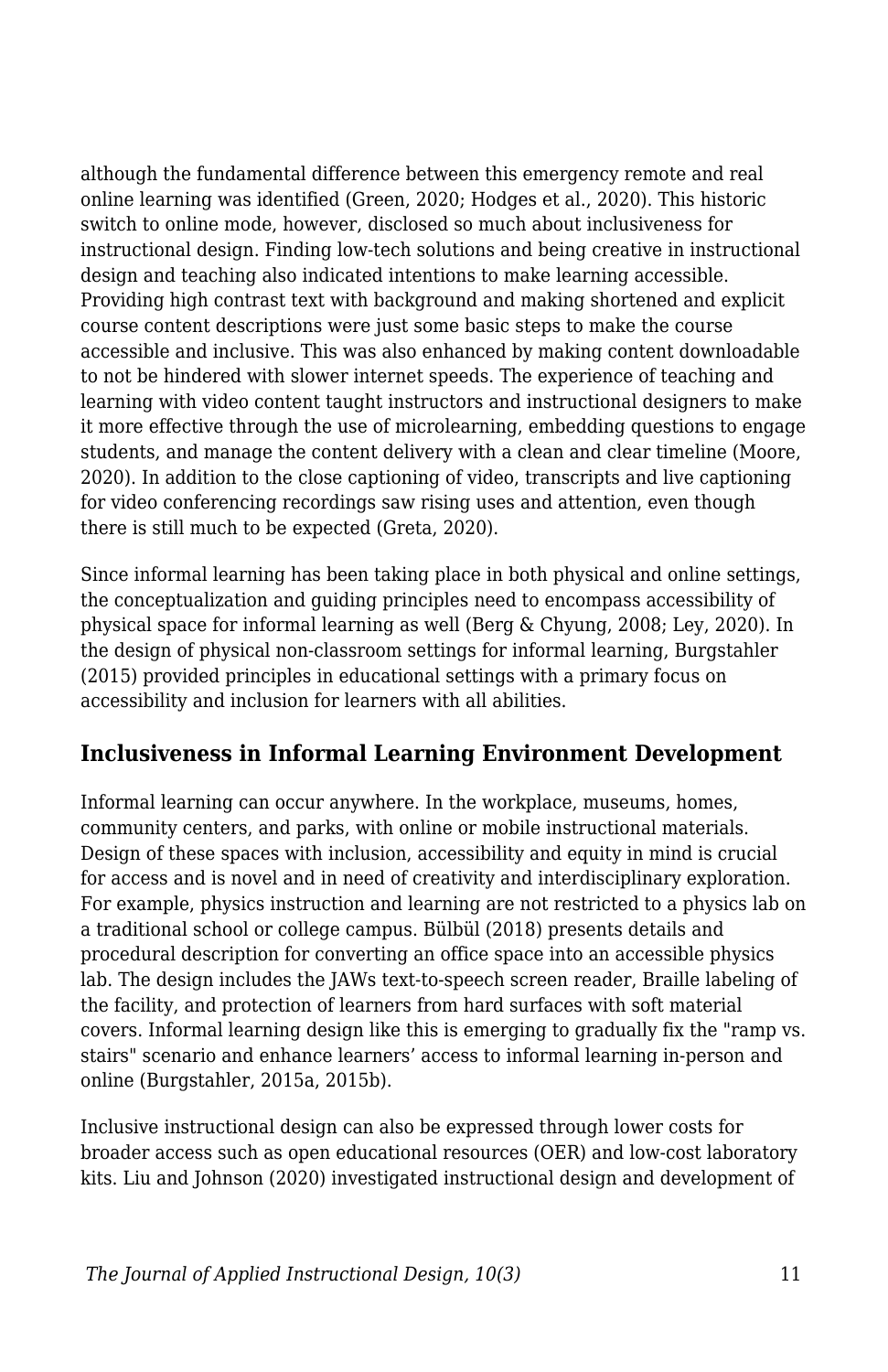accessible low-cost OER to reach learners online in non-traditional classroom settings. Vutukuru (2020), an instructor from Boston college, has shared an inclusive lab-based learning scenario of "a lab kit containing all the essential components for the labs and shipped the students, wherever they were in the world."

For gender equity, Daniel (2013) proposes a Gender-Integrated Design framework to support designers to be able to see the proxemics, feel the ergonomics, and make sense of space through participatory research of status and identity. Metaxa-Kakavouli et al. (2018) compared student learning and perception of two computer science courses with identical content, but with different web interface designs. For example, one course was designed with gender-neutral themes; whereas another with masculine themes. The study results indicated that female students felt less "ambient belonging" with the masculine-themed course site. The researchers provide suggestions for developing gender-neutral online interface design.

Mobile applications using inclusive design are also essential to informal learning. For example, Gray and Kabadaki (2005) conducted a study of mobile app development for older adults for pursuing personal fulfillment with informal learning. Their study results recommended mobile apps use self-paced learning, deliver chunked segments of content, and have lower need for assistance and offer features that encourage interpersonal and intergenerational collaboration and communications. Online learning environments present more flexibility in study location, time, and pace. Informal learning can take place with learner-driven connection and communication through social media/networking sites, in combination with formally or informally developed instruction or training materials. These can possibly pose challenges and opportunities for informal learning where instructional design can leverage an inclusive lens on the context and technology affordances.

### **Inclusiveness in Instructional Design Implementation**

Inclusive instructional design sets the framework for equity and belonging in learning experiences. The development of instructional content and the actual instruction will further gear the results of inclusiveness in its implementation. Inclusive design and development take place in contextualized settings with varied infrastructure and organizational culture of educational technologies. These technological and organizational cultures, with subjectively assumed affordances, have historically had colonial and biased preferences of how the media should be captured and presented (Andreotti et al., 2015; Dyer, 1999; Dyer, 2000). Thus,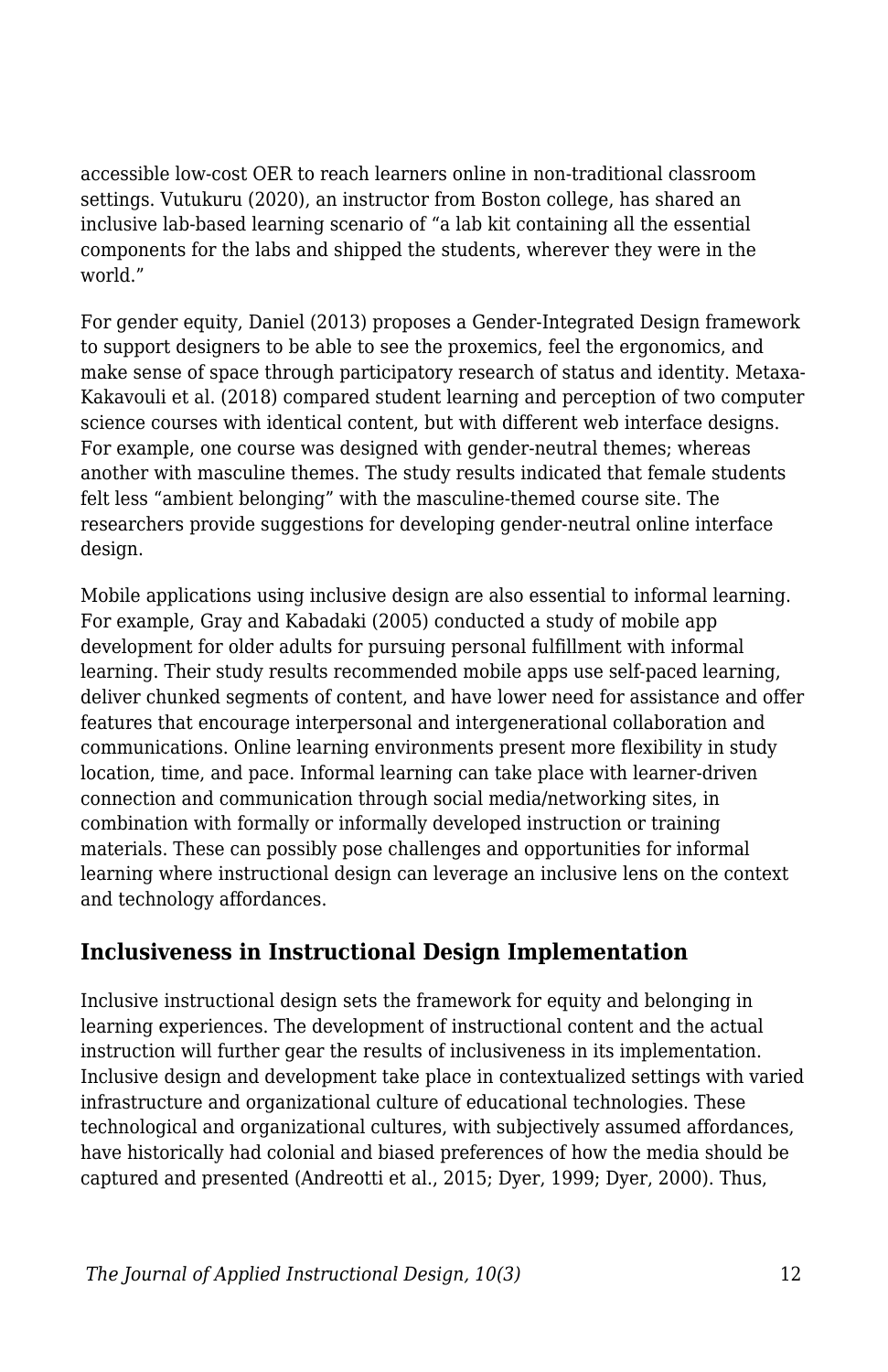equity and inclusion can best be understood through the social and cultural contexts of the application and learners to make respective adjustments (Garcia & Lee, 2020; John & Sutherland, 2005).

Inclusive instructional design can be sustainably implemented with the considerations of inclusive learning space, in-person or virtual (Berman, 2020; Yeh et al., 2020). Arbour-Nicitopoulos et al.(2018) conducted a scoping review of literature on out-of-school physical activities for children with disabilities, and provided recommendations for in-person informal learning settings. Relevant to an online environment, these recommendations include, "low-technology adaptations to provide additional support and stability" (Arbour-Nicitopoulos et al. 2018, p.127). An online self-paced training for wellness assistants and caregivers for persons with disabilities can adapt UDL principles in a minimalistic design with Amazon Polly embedded in a WordPress site to allow mobile access with screen readers for informal learning (https://inclusivewellness.org/training).

The implementation of inclusive instructional design in informal learning can also be provided in professional development (PD). After conducting a systematic review of literature on PD for inclusive education, Waitoller and Artiles (2013) recommend PD "on the intersections of disability with other markers of difference and educational equity." The incorporation of a culturally inclusive PD for instructional design professionals and stakeholders increases the awareness that access is not neutral and that human relations in a technology-mediated learning environment need to be recentered. Critical technological literacy needs to be developed "for disrupting and dismantling structures that uphold inequality while inventing new tools that sustain a more equitable and humanizing world" (Garcia & Lee, 2020, p. 255).

In essence, the inclusiveness of instructional design in online environments requires a culturally oriented examination of the assumptions that a technology's infrastructure may afford to learners of diverse backgrounds and needs. For example, video conferencing has been assumed to support and enhance connectivity for online learning. However, Roberts and McCluney (2020) indicate that the COVID-19:

"...work from home arrangements often require people to (virtually) invite coworkers, clients, physicians, students, and professors into their homes, which undermines their ability to exercise agency and control over how they present their identities. Videoconferencing has transformed formerly safe, private spaces for authentic cultural expression into focal points of the public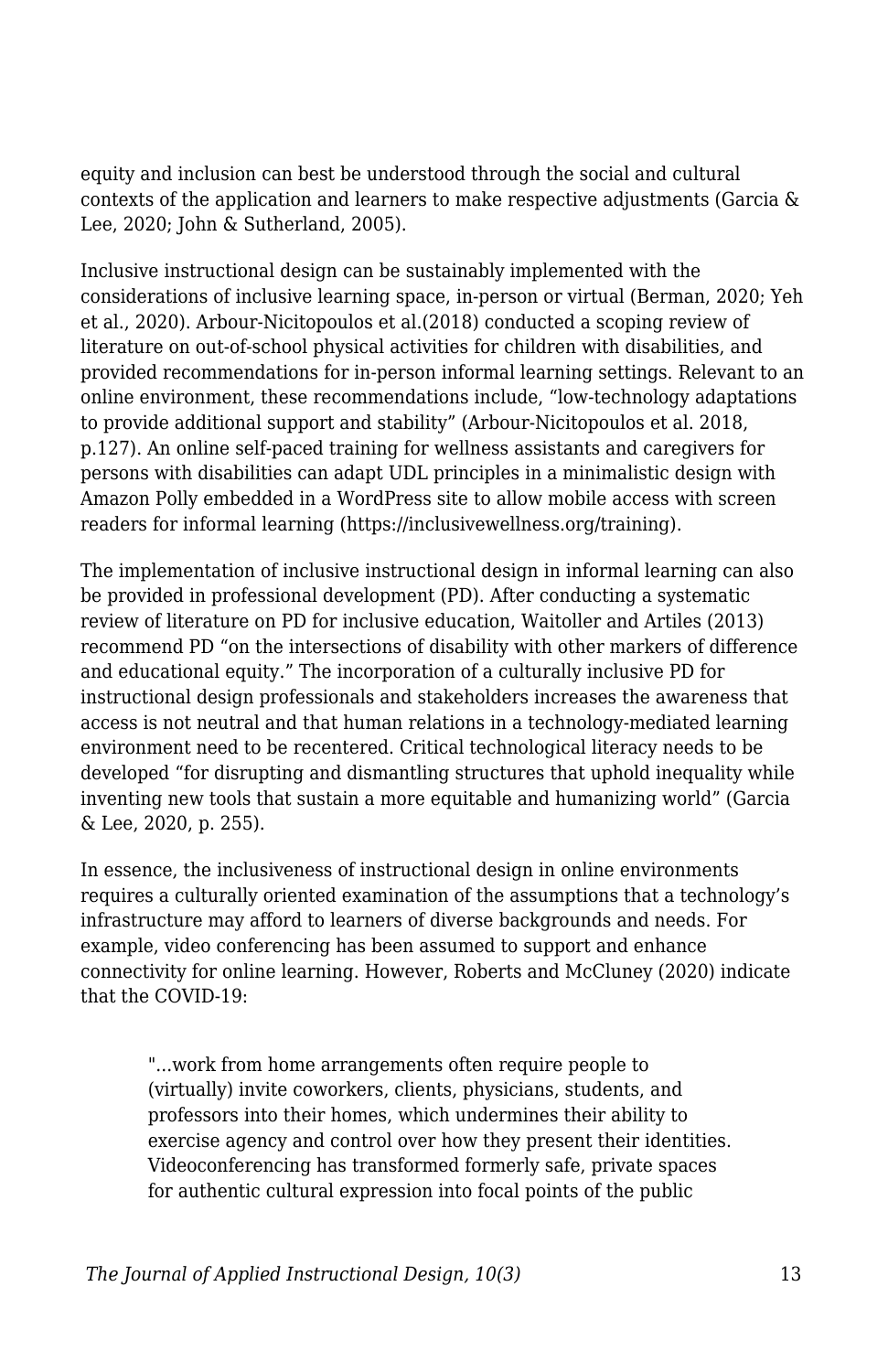gaze.".

These experiences confirm how online environments can shape perceived identity positively or negatively. These also provide a profound reflective basis for implementing inclusive informal learning with the balance of work, learning, and life (Ley, 2020).

### **Discussion**

The informal learning infrastructure, learners' needs, settings, and space are culturally inherited and evolving. These variables affect the various components in the activity system of informal learning. With the continued access to online learning materials post-COVID19, informal learning continues to grow in the online environment, in parallel with learning and engagement occurring in the workplace, community centers, museums, and learners' living space. Post-COVID19 learning also presents a greater need for attention to diversity, equity, and inclusion in curricular and workplace. Therefore, culturally situated awareness and PD for inclusive competency appears to be pre-requisites for designers, developers, and strategists in the development of inclusive informal learning for in-person and online communities. Online informal learning, in a digital and networked world, plays a key role in connectivity and continuity while meeting the demands of equity, access, and inclusion.

To meet these demands, instructional design and development for informal learning is facing transformations in approaching culturally situated systemic reconceptualization and change. As Bradshaw (2018) states:

"We must explore how we can individually and collectively reconcile and integrate the struggles for critical consciousness and education for freedom, with the primary purposes and responsibilities of our field. We must seek and learn other ways of engaging, such as dialectics instead of debates, cultural synthesis instead of cultural invasion" (p. 343).

 Scaffolding systemic changes and approaching social equity through instructional design will raise awareness of cultural, technological, and curricular inclusiveness. Particularly as it relates to adaptation in developing activities for informal learning. Activity Theory together with UDL, strength-based approaches, and decolonization, provide a synthesized theoretical framework for inclusive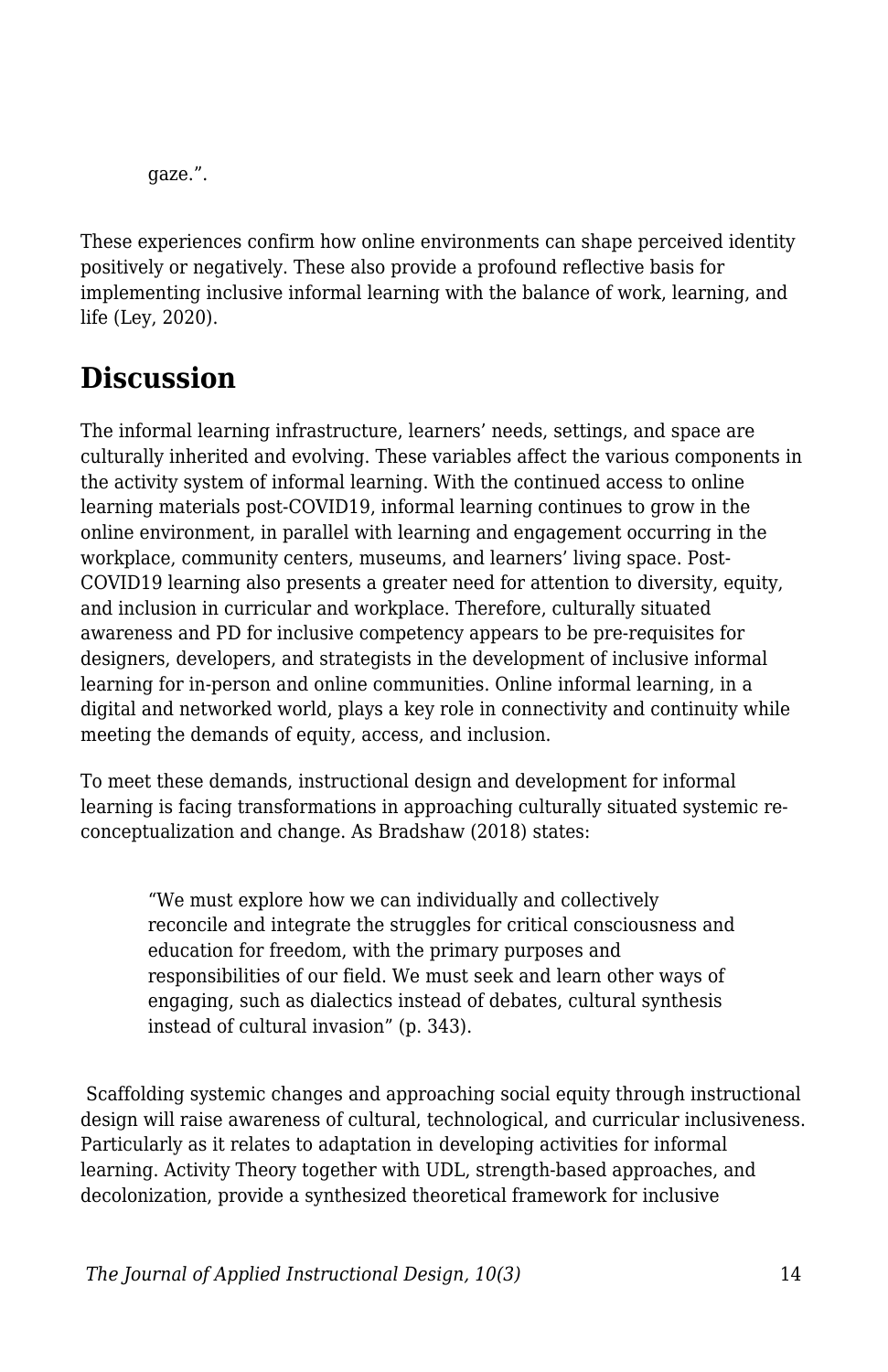instructional design and development for informal learning with online environments. Culturally situated collaborative research can prepare and position instructional designers properly with a peer supportive foundation to understand, analyze, propose, and apply course- and curricula-related transformations.

### **References**

- Andreotti, V. de O., Stein, S., Ahenakew, C., & Hunt, D. (2015). Mapping interpretations of decolonization in the context of higher education. *Decolonization: Indigeneity, Education & Society*, *4*(1), 21-40. https://jps.library.utoronto.ca/index.php/des/article/view/22168
- Arbour-Nicitopoulos, K. P., Grassmann, V., Orr, K., McPherson, A. C., Faulkner, G. E., & Wright, F. V. (2018). A Scoping Review of Inclusive Out-of-School Time Physical Activity Programs for Children and Youth With Physical Disabilities. *Adapted Physical Activity Quarterly*, *35*(1), 111–138. https://doi.org/10.1123/apaq.2017-0012
- Arora, V. M., Wray, C. M., O'Glasser, A. Y., Shapiro, M., & Jain, S. (2020). Using the curriculum vitae to promote gender equity during the COVID-19 pandemic. *Proceedings of the National Academy of Sciences*, *117*(39), 24032–24032. https://doi.org/10.1073/pnas.2012969117
- Banks, J. A. (2016). Approaches to multicultural curriculum reform. In J. A. Banks and C. A. M. Banks (Eds) *Multicultural education: Issues and perspectives* (*pp.151-170*. John Wiley & Sons. 225-246.
- Baumgartner, N. (2020, April 8). Build a Culture That Aligns with People's Values. *Harvard Business Review*. https://hbr.org/2020/04/build-a-culture-that-aligns-with-peoples-values
- Baynes, R. (2016). Teachers' attitudes to including Indigenous knowledges in the Australian science curriculum. *The Australian Journal of Indigenous Education*, *45*(1), 80–90. doi:10.1017/jie.2015.29
- Bazzul, J., & Carter, L. (2017). (Re)considering Foucault for science education research: Considerations of truth, power and governance. *Cultural Studies of Science Education*, *12*(2), 435–452. https://doi.org/10.1007/s11422-016-9800-2
- Benson, A. (2018). A Typology for Conducting Research in Culture, Learning and Technology. *TechTrends*, *62*(4), 329–335. https://doi.org/10.1007/s11528-018-0267-8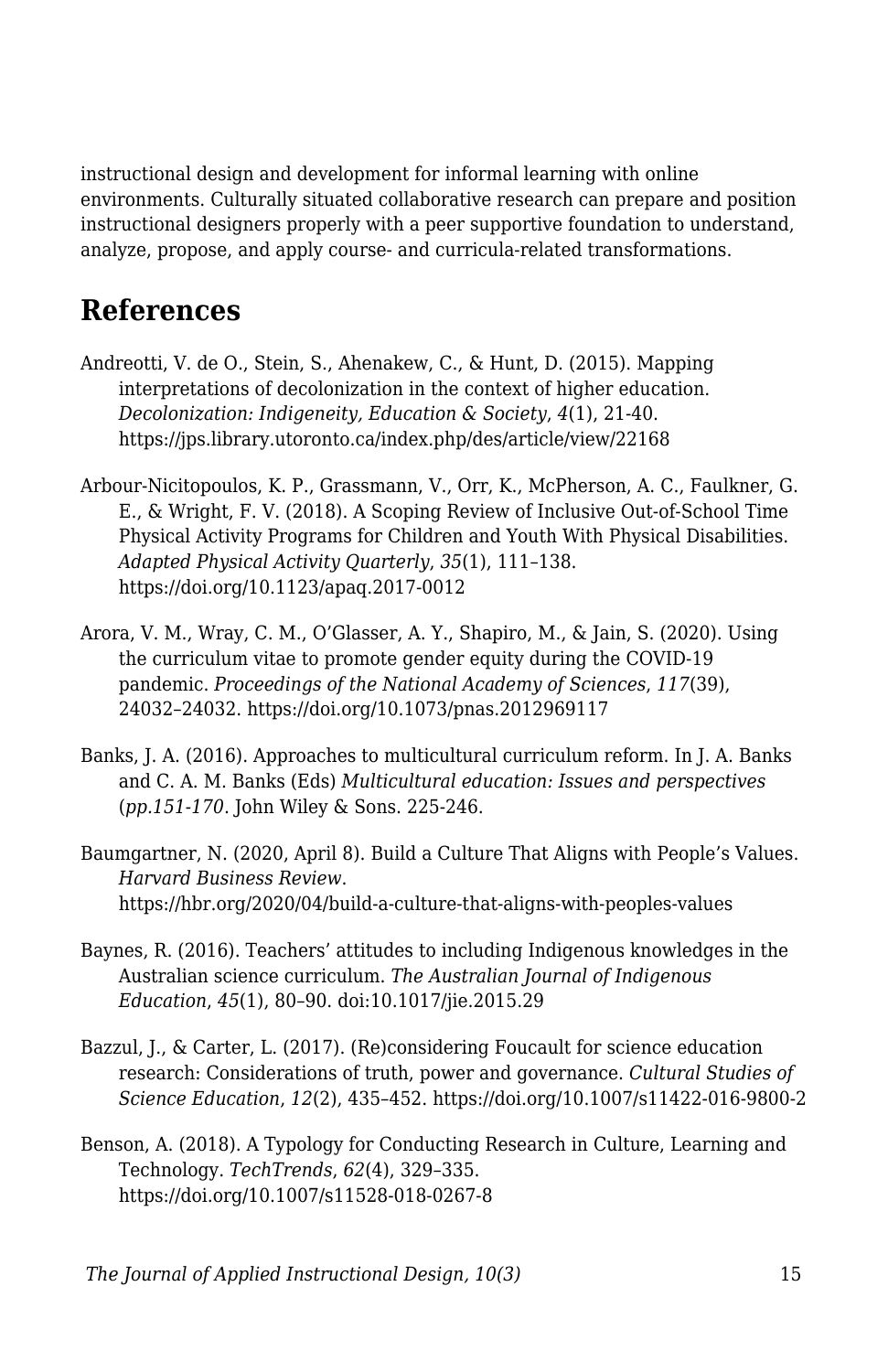- Benson, A., Lawler, C., & Whitworth, A. (2008). Rules, roles and tools: Activity theory and the comparative study of e-learning. *British Journal of Educational Technology*, *39*(3), 456–467. https://doi.org/10.1111/j.1467-8535.2008.00838.x
- Berg, S. A., & Chyung, S. Y. (2008). Factors that influence informal learning in the workplace. *Journal of Workplace Learning*, *20*(4), 229–244. https://doi.org/10.1108/13665620810871097
- Berman, N. (2020). A critical examination of informal learning spaces. *Higher Education Research & Development*, *39*(1), 127–140. https://doi.org/10.1080/07294360.2019.1670147
- Borg, S. A. (2018). *Ubuntugogy as Contextualized Instructional Design for Adult* Leadership Development within the Swaziland Leadership Academy (Doctoral dissertation, Fuller Theological Seminary, School of Intercultural Studies).
- Bradshaw, A. C. (2018). Reconsidering the Instructional Design and Technology Timeline Through a Lens of Social Justice. *TechTrends*, *62*(4), 336–344. https://doi.org/10.1007/s11528-018-0269-6
- Branch, R. M., & Kopcha, T. J. (2014). Instructional Design Models. In J. M. Spector, M. D. Merrill, J. Elen, & M. J. Bishop (Eds.), *Handbook of Research on Educational Communications and Technology* (pp. 77–87). Springer. https://doi.org/10.1007/978-1-4614-3185-5\_7
- Bülbül, M. Ş. (2018). From Academician's Office to Physics Lab for Students with Special Needs: A Guide for Transformation. *Towards Inclusion of All Learners through Science Teacher Education*, 141–150. Brill Sense. https://doi.org/10.1163/9789004368422\_016
- Burgstahler, S. (2015a). *Universal Design in Higher Education: From Principles to Practice* (2nd ed.). Harvard Education Press.
- Burgstahler, S. (2015b). Opening Doors or Slamming Them Shut? Online Learning Practices and Students with Disabilities. *Social Inclusion*, *3*(6), 69–79. https://doi.org/10.17645/si.v3i6.420
- Burgstahler, S. (2018). Inclusive Online Science Education: What Teachers Need to Know. *Towards Inclusion of All Learners through Science Teacher Education*, 115–123. https://doi.org/10.1163/9789004368422\_013
- Campbell, K., Schwier, R. A., & Kenny, R. F. (2009). The critical, relational practice of instructional design in higher education: An emerging model of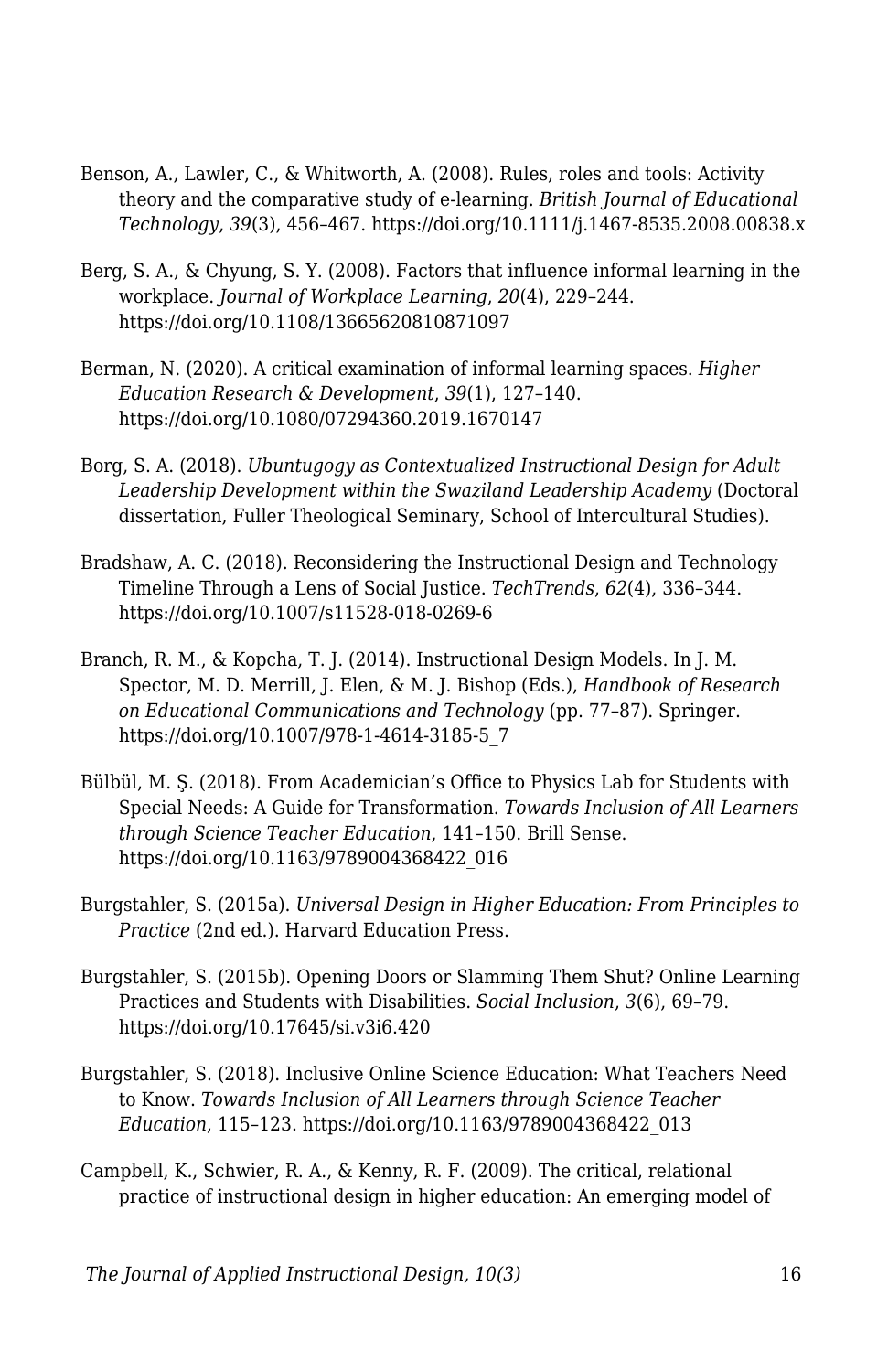change agency. *Educational Technology Research and Development*, *57*(5), 645–663. https://doi.org/10.1007/s11423-007-9061-6

- Carliner, S. (2012). *Informal Learning Basics*. American Society for Training and Development.
- Carliner, S. (2013). How Have Concepts of Informal Learning Developed Over Time? *Performance Improvement*, *52*(3), 5–11. https://doi.org/10.1002/pfi.21330
- Chen, C.-H. (2007). Cultural diversity in instructional design for technology-based education. *British Journal of Educational Technology*, *38*(6), 1113–1116. https://doi.org/10.1111/j.1467-8535.2007.00738.x
- Colleen, F. (2020). *Remotely hands-on: Teaching lab sciences and the fine arts during COVID-19*. https://www.insidehighered.com/news/2020/04/14/teaching-lab-sciences-and-fi ne-arts-during-covid-19
- Daniel, G. (2013). *Designing for Gender Equality in the Developing Context: Developing a Gender-Integrated Design Process to Support Designers' Seeing, Process, and Space Making* [Thesis]. https://digital.lib.washington.edu:443/researchworks/handle/1773/23792
- Davis, E. B., Kee, J., & Newcomer, K. (2010). Strategic transformation process: Toward purpose, people, process and power. *Organization Management Journal*, *7*(1), 66–80. https://doi.org/10.1057/omj.2010.6
- Dewsbury, B., & Brame, C. J. (2019). Inclusive Teaching. *CBE—Life Sciences Education*, *18*(2), fe2 1-5. https://doi.org/10.1187/cbe.19-01-0021
- Dyer, Richard. (1999). Making 'white' people white. *The Social Shaping of Technology*, 134–140.
- Dyer, Robert. (2000). The Matter of Whiteness. In *Theories of race and racism: A reader* (pp. 539–548). Routledge. https://doi.org/10.4324/9781003060802
- Engeström, Y. (2001a). Making Expansive Decisions: An Activity-Theoretical Study of Practitioners Building Collaborative Medical Care for Children. In C. M. Allwood & M. Selart (Eds.), *Decision Making: Social and Creative Dimensions* (pp. 281–301). Springer Netherlands. https://doi.org/10.1007/978-94-015-9827-9\_14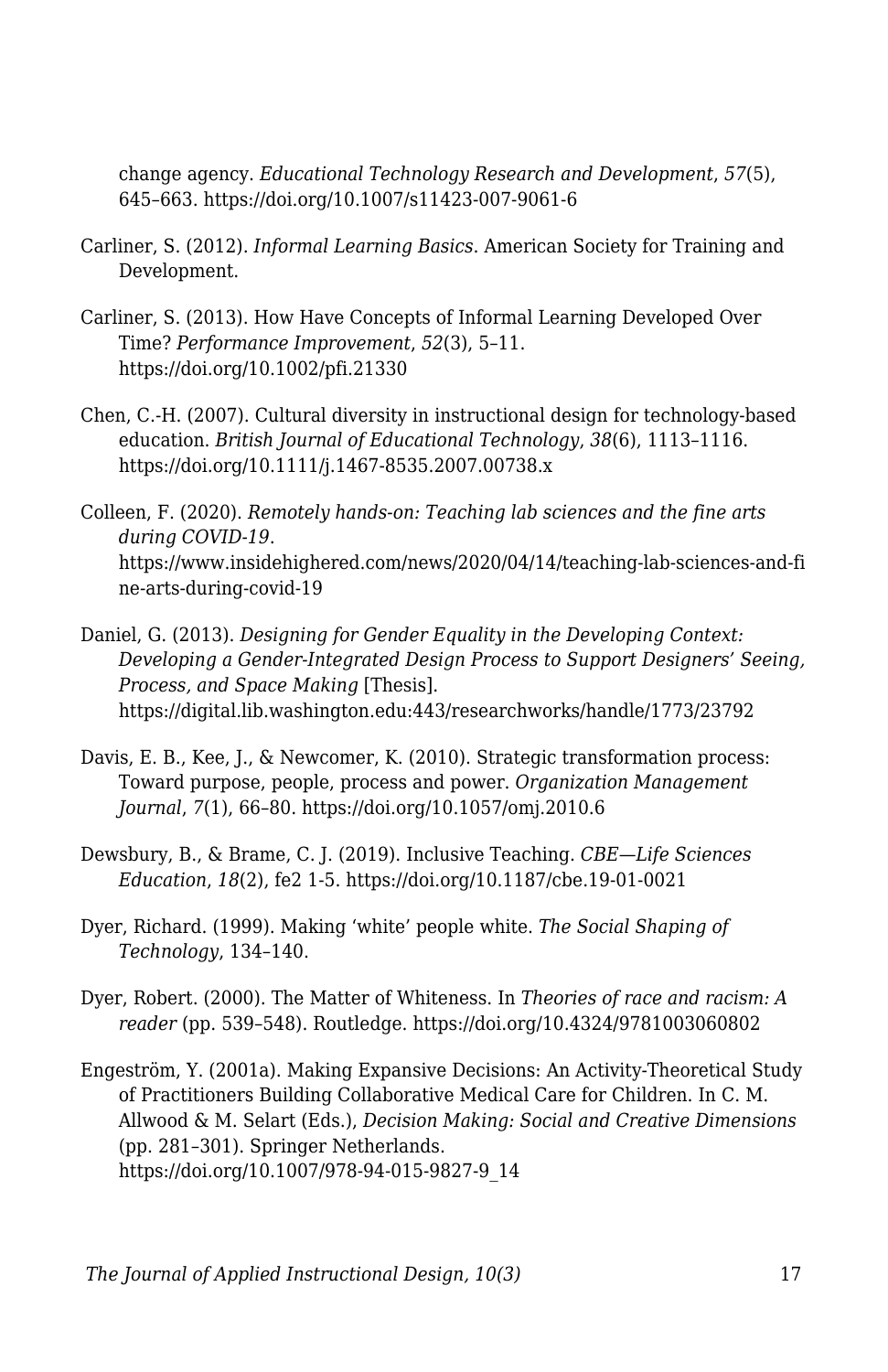- Engeström, Y. (2001b). Expansive Learning at Work: Toward an activity theoretical reconceptualization. *Journal of Education and Work*, *14*(1), 133–156. https://doi.org/10.1080/13639080020028747
- Eraut, M. (2004). Informal learning in the workplace. *Studies in Continuing Education*, *26*(2), 247–273. https://doi.org/10.1080/158037042000225245
- Estes, M. D., Beverly, C. L., & Castillo, M. (2020). Designing for Accessibility: The Intersection of Instructional Design and Disability. In M. J. Bishop, E. Boling, J. Elen, & V. Svihla (Eds.), *Handbook of Research in Educational Communications and Technology: Learning Design* (pp. 205–227). Springer International Publishing. https://doi.org/10.1007/978-3-030-36119-8\_8
- Garcia, A., & Lee, C. H. (2020). Equity-Centered Approaches to Educational Technology. In M. J. Bishop, E. Boling, J. Elen, & V. Svihla (Eds.), *Handbook of Research in Educational Communications and Technology: Learning Design* (pp. 247–261). Springer International Publishing. https://doi.org/10.1007/978-3-030-36119-8\_10
- Gardner, M. K., & Toope, D. F. (2011). A Social Justice Perspective on Strengths-Based Approaches: Exploring Educators' Perspectives and Practices. *Canadian Journal of Education*, *34*(3), 86–102.
- Germai̇n-Rutherford, A., & Kerr, B. (2008). An Inclusive Approach To Online Learning Environments: Models And Resources. *Turkish Online Journal of Distance Education*, *9*(2), 64–85.
- Gray, J. I., & Kabadaki, K. (2005). A Strengths Perspective for Assessing Older Adults: Curriculum Enrichment in a Human Behavior Course. *Journal of Baccalaureate Social Work*, *11*(sp1), 55–66. https://doi.org/10.18084/1084-7219.11.sp1.55
- Green, S. (2020, August 27). *9 Essential Apps to Help You Survive Your Online Classes – Colorado State University Online*. https://blog.online.colostate.edu/blog/education/9-essential-apps-to-help-you-s urvive-your-online-classes/
- Greenfield, P. M. (2009). Technology and Informal Education: What Is Taught, What Is Learned. *Science, 323*(5910), 69–71. https://doi.org/10.1126/science.1167190

Greenhow, C., & Robelia, B. (2009). Informal learning and identity formation in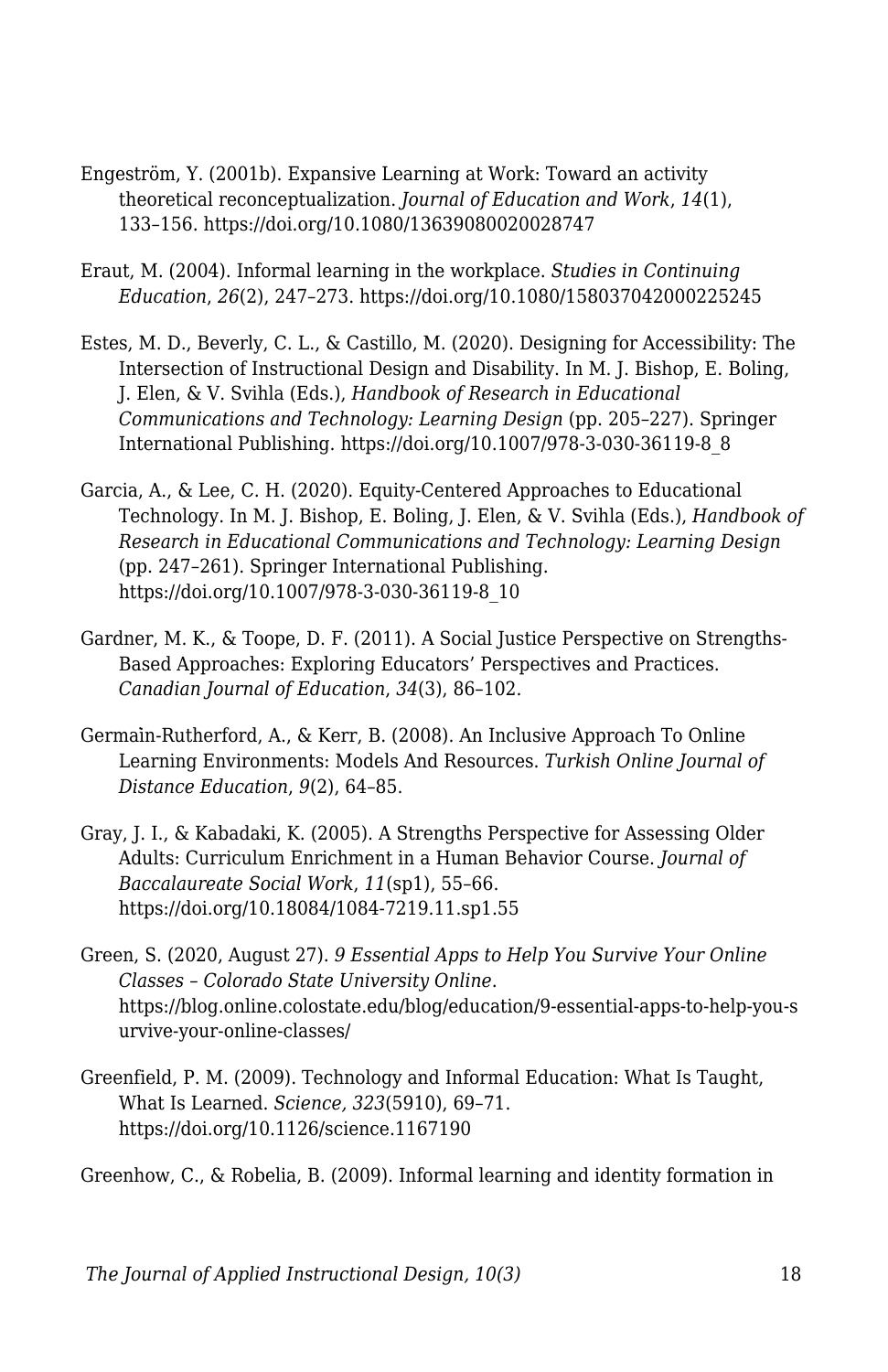online social networks. *Learning, media and technology, 34*(2), 119-140. https://doi.org/10.1080/17439880902923580

- Greta, A. (2020). Remote learning shift leaves students with disabilities behind. https://www.insidehighered.com/news/2020/04/06/remote-learning-shift-leave s-students-disabilities-behind
- Henderson, L. (1996). Instructional Design of Interactive Multimedia: A Cultural Critique. *Educational Technology Research and Development, 44*(4), 85–104. https://doi.org/10.1007/BF02299823
- Higbee, J. L., Schultz, J. L., & Goff, E. (2010). Pedagogy of inclusion: Integrated multicultural instructional design. *Journal of College Reading and Learning, 41*(1), 49–66. https://doi.org/10.1080/10790195.2010.10850335
- Hodges, C., Moore, S., Lockee, B., Trust, T., & Bond, A. (2020). The Difference Between Emergency Remote Teaching and Online Learning. *EDUCAUSE Review.* https://er.educause.edu/articles/2020/3/the-difference-between-emergency-re mote-teaching-and-online-learning
- Jin, B., Kim, J., & Baumgartner, L. M. (2019). Informal Learning of Older Adults in Using Mobile Devices: A Review of the Literature. *Adult Education Quarterly*, *69*(2), 120–141. https://doi.org/10.1177/0741713619834726
- John, P., & Sutherland, R. (2005). Affordance, opportunity and the pedagogical implications of ICT. *Educational Review*, *57*(4), 405–413. https://doi.org/10.1080/00131910500278256
- Kahn, S. (2018). From Access to Assets: Strength-Based Visions for Inclusive Science Education. *Towards Inclusion of All Learners through Science Teacher Education*, (pp. 105–114). Brill Sense. https://doi.org/10.1163/9789004368422\_012
- Kovach, M., Bjornson, D. L., & Montgomery, H. (2008). Distance Education for Social Justice in the Wireless Era: Enabling Indigenous Students' Access to Post-secondary Education through Distance Learning. In *Access to Learning for Development session at The Fifth-Pan Commonwealth Forum on Open Learning, London, United Kingdom*.
- Lai, J., & Widmar, N. O. (2021). Revisiting the Digital Divide in the COVID-19 Era. *Applied Economic Perspectives and Policy*, *43*(1), 458–464.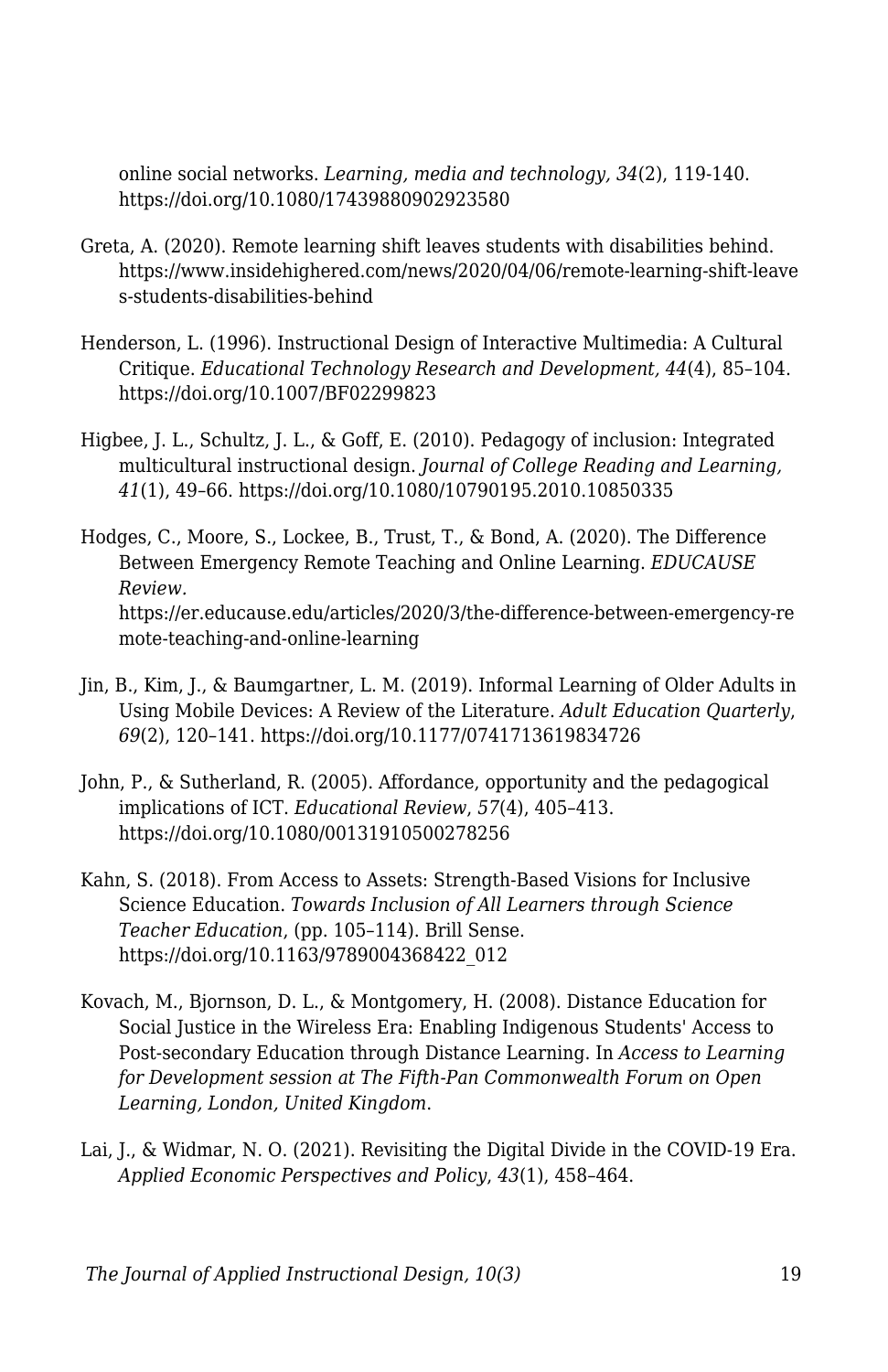https://doi.org/10.1002/aepp.13104

- Lai, K.-W., Khaddage, F., & Knezek, G. (2013). Blending student technology experiences in formal and informal learning. *Journal of Computer Assisted Learning*, *29*(5), 414–425. https://doi.org/10.1111/jcal.12030
- Larson, M. B., & Lockee, B. B. (2019). *Streamlined ID: A Practical Guide to Instructional Design*. Routledge. https://doi.org/10.4324/9781351258722
- Ley, T. (2020). Knowledge structures for integrating working and learning: A reflection on a decade of learning technology research for workplace learning. *British Journal of Educational Technology*, *51*(2), 331–346. https://doi.org/10.1111/bjet.12835
- Liu, J. C. (2018). Design of Innovative Learning Environment: An Activity System Perspective. In M. J. Spector, B. B. Lockee, & M. D. Childress (Eds.), *Learning, Design, and Technology* (pp. 1–25). Springer International Publishing. https://doi.org/10.1007/978-3-319-17727-4\_85-1
- Liu, J. C., & Johnson, E. (2020). Instructional Development of Media-Based Science OER. *TechTrends: Linking Research and Practice to Improve Learning*, *64*(3), 439–450. https://doi.org/10.1007/s11528-020-00481-9
- Lowenthal, P. R., Humphrey, M., Conley, Q., Dunlap, J. C., Greear, K., Lowenthal, A., & Giacumo, L. A. (2020). Creating accessible and inclusive online learning: Moving beyond compliance and broadening the discussion. *Quarterly Review of Distance Education*, *21*(2), 1–21.
- McLoughlin, C. (1999). Culturally responsive technology use: developing an online community of learners. *British Journal of Educational Technology*, *30*(3), 231-243.

https://doi.org/10.1111/1467-8535.00112

Merrill, M. D. (2012). *First Principles of Instruction*. John Wiley & Sons.

- Metaxa-Kakavouli, D., Wang, K., Landay, J. A., & Hancock, J. (2018). Gender-Inclusive Design: Sense of Belonging and Bias in Web Interfaces. *Proceedings of the 2018 CHI Conference on Human Factors in Computing Systems*, 1–6. https://doi.org/10.1145/3173574.3174188
- Morong, G., & DesBiens, D. (2016). Culturally responsive online design: Learning at intercultural intersections. *Intercultural Education*, *27*(5), 474-492.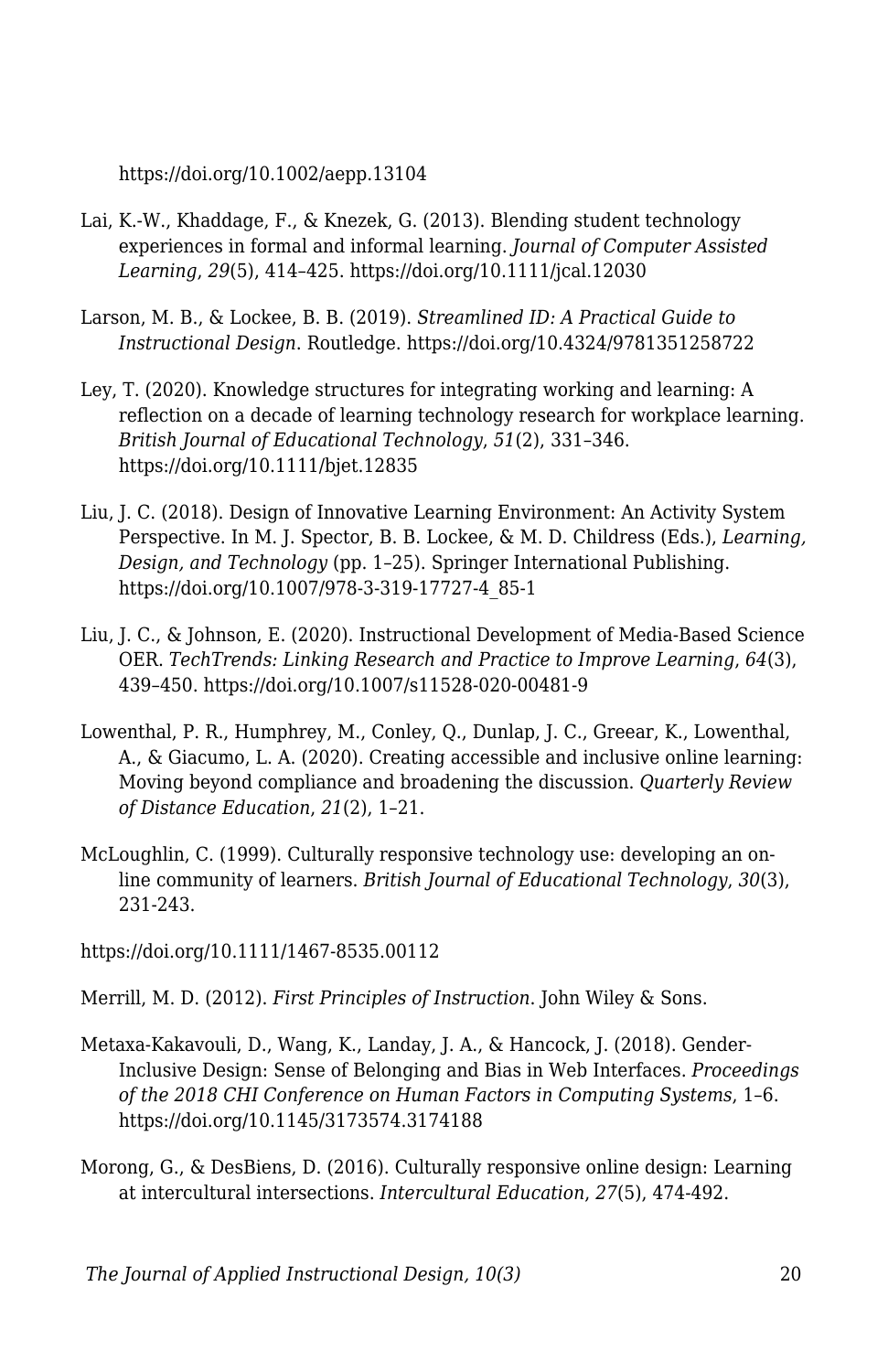https://doi.org/10.1080/14675986.2016.1240901

- Moore, C. (2020). Now Is the Time to Embrace Mobile Learning. *EDUCAUSE Review*. https://er.educause.edu/blogs/2020/6/now-is-the-time-to-embrace-mobile-learn ing
- Parrish, P., & Linder-VanBerschot, J. (2010). Cultural dimensions of learning: Addressing the challenges of multicultural instruction. *The International Review of Research in Open and Distributed Learning*, *11*(2), 1–19. https://doi.org/10.19173/irrodl.v11i2.809
- Raisinghani, L. (2019). (Trans-multi) culturally responsive education. *EdCan Network*.
- Ray, S. (2020). *Virtual Laboratories: Convergence of Learning and Career Practice | Inside Higher Ed*. https://www.insidehighered.com/digital-learning/blogs/online-trending-now/vir tual-laboratories-convergence-learning-and-career
- Reddick, C. G., Enriquez, R., Harris, R. J., & Sharma, B. (2020). Determinants of broadband access and affordability: An analysis of a community survey on the digital divide. *Cities (London, England)*, *106*, 102904. https://doi.org/10.1016/j.cities.2020.102904
- Robert, Y. (2021, March 23). AAPI Voices Are Taking to Social Media To Spread Awareness To #StopAAPIHate. *Forbes*. https://www.forbes.com/sites/yolarobert1/2021/03/23/aapi-voices-are-taking-to -social-media-to-spread-awareness-to-stopaapihate/
- Roberts, L. M., & McCluney, C. L. (2020, June 17). Working from Home While Black. *Harvard Business Review*. https://hbr.org/2020/06/working-from-home-while-black
- Rooij, S. W. van. (2012). Training older workers: Lessons learned, unlearned, and relearned from the field of instructional design. *Human Resource Management*, *51*(2), 281–298. https://doi.org/10.1002/hrm.21466
- Scheiner-Fisher, C., & III, W. B. R. (2012). Using Historical Films to Promote Gender Equity in the History Curriculum. *The Social Studies*, *103*(6), 221–225. https://doi.org/10.1080/00377996.2011.616239

Smith, D. R., & Ayers, D. F. (2006). Culturally responsive pedagogy and online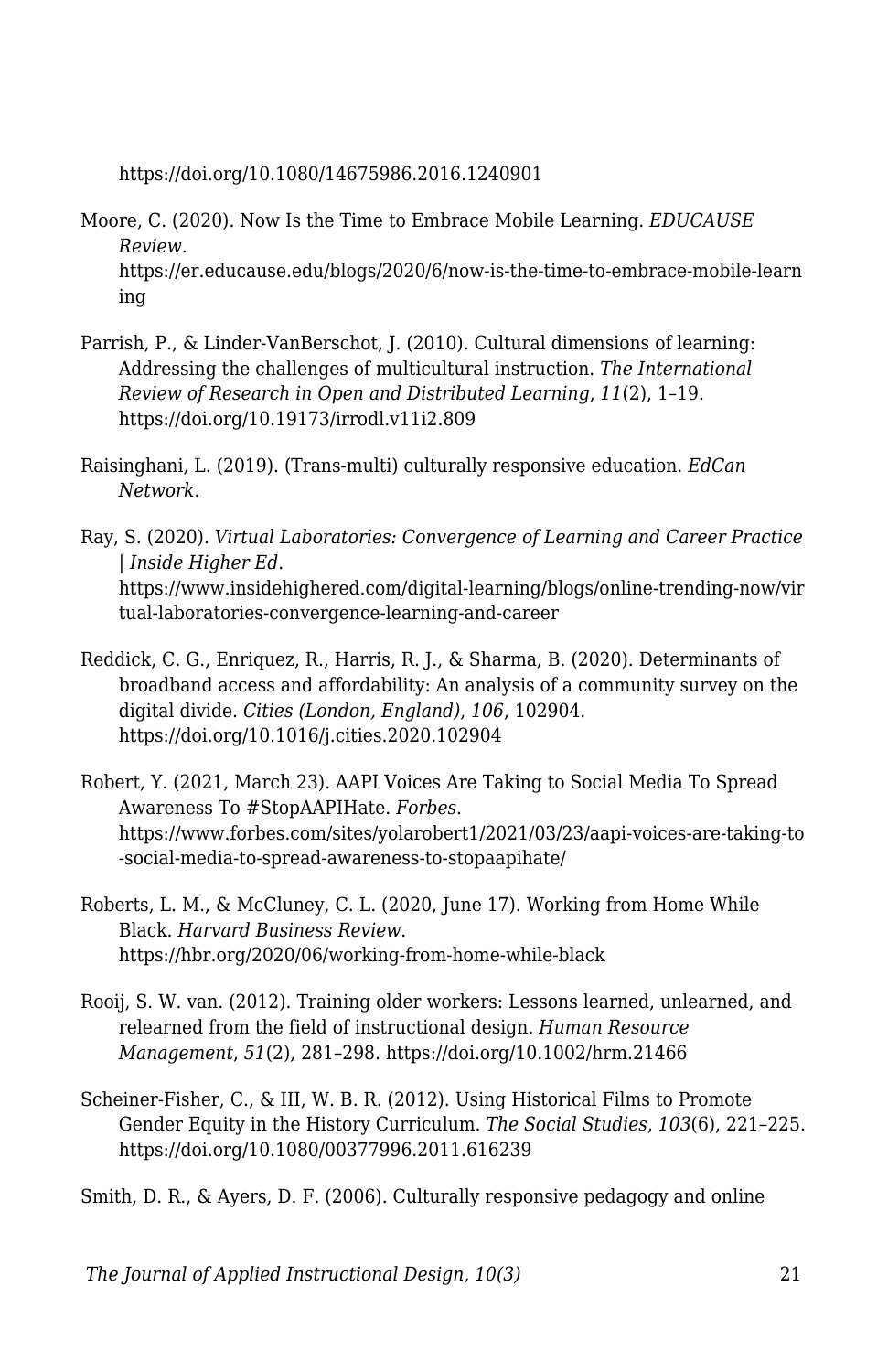learning: Implications for the globalized community college. *Community College Journal of Research and Practice*, *30*(5-6), 401-415. [https://edtechbooks.org/-WkaU](https://doi.org/10.1080/10668920500442125)

- Staikidis, K., & Morris, C. B. (2019). Indigenous Art Curriculum: Da-de-yo-hv-s-gv (Cherokee Word for Teaching). In *The International Encyclopedia of Art and Design Education* (pp. 1–18). American Cancer Society. https://doi.org/10.1002/9781118978061.ead081
- Staron, M. (2011). Life-based learning model–a model for strength-based approaches to capability development and implications for personal development planning. *Mindful Creations, February*, 1-14.
- Straub, E. T. (2009). Understanding Technology Adoption: Theory and Future Directions for Informal Learning. *Review of Educational Research*, *79*(2), 625–649. https://doi.org/10.3102/0034654308325896
- Subramony, D. P. (2017). Revisiting instructional technologists' inattention to issues of cultural diversity among stakeholders. In *Culture, learning, and technology,* (1st ed., pp. 28–43). Routledge. https://doi.org/10.4324/9781315681689
- Tewathia, N., Kamath, A., & Ilavarasan, P. V. (2020). Social inequalities, fundamental inequities, and recurring of the digital divide: Insights from India. *Technology in Society*, *61*, 101251, 1-11. https://doi.org/10.1016/j.techsoc.2020.101251
- Twyman-Ghoshal, A., & Lacorazza, D. C. (2021, March 31). Strategies for Antiracist and Decolonized Teaching | Faculty Focus. *Faculty Focus | Higher Ed Teaching & Learning*. https://www.facultyfocus.com/articles/equality-inclusion-and-diversity/strategi es-for-antiracist-and-decolonized-teaching/
- Vutukuru, M. (2020, August 4). *Faulty Assumptions About Lab Teaching During COVID*. https://www.insidehighered.com/advice/2020/08/05/engineering-instructor-dis agrees-notion-lab-courses-cant-be-taught-effectively
- Waitoller, F. R., & Artiles, A. J. (2013). A Decade of Professional Development Research for Inclusive Education: A Critical Review and Notes for a Research Program. *Review of Educational Research*, *83*(3), 319–356. https://doi.org/10.3102/0034654313483905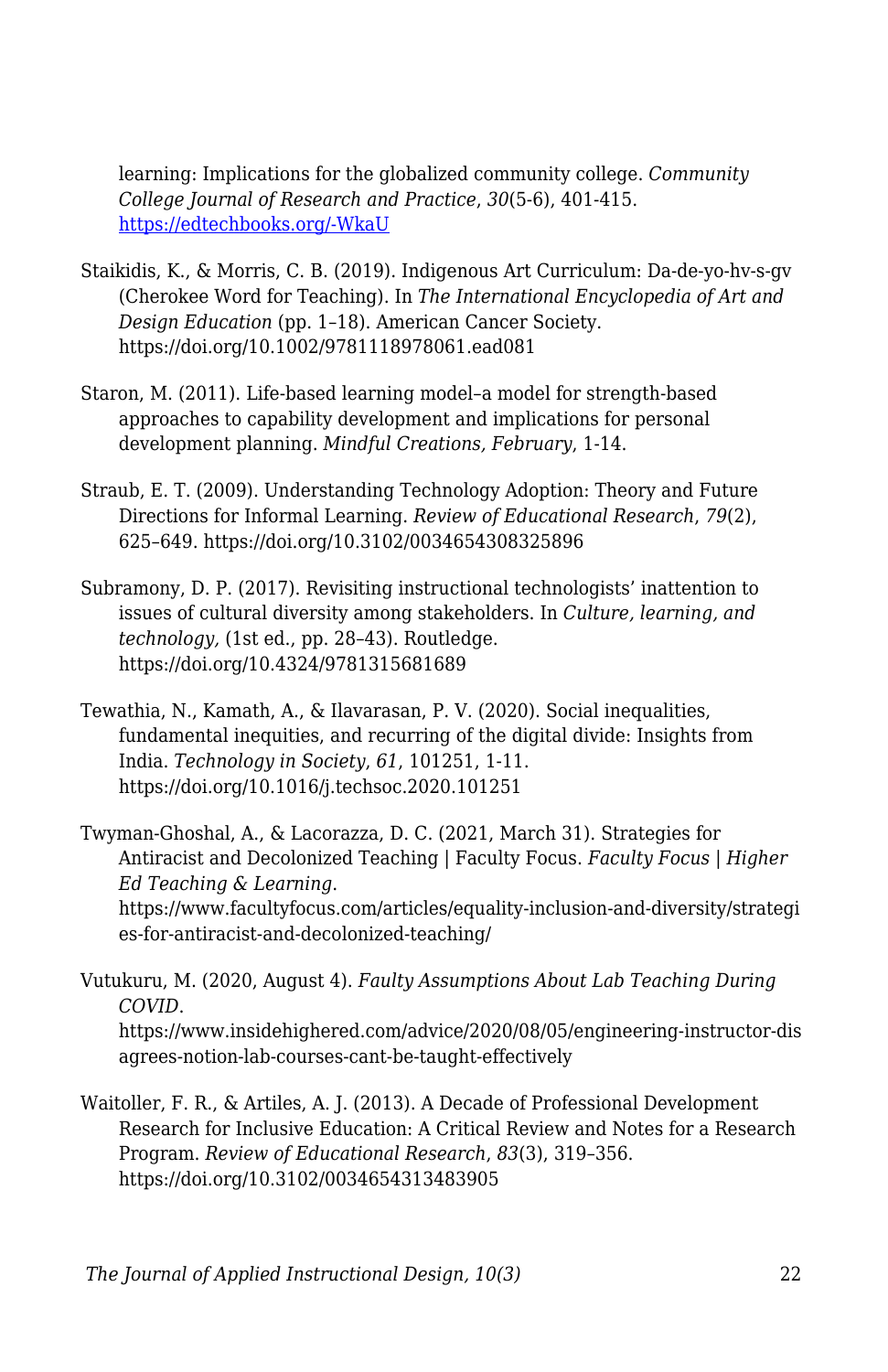- Wang, C. (2021, March 5). Asian Americans have often needed to "prove" racism. Then social media video came along. *NBC News*. https://www.nbcnews.com/news/asian-america/asian-americans-have-often-ne eded-prove-racism-then-social-media-n1258896
- Watts, G. (2020). COVID-19 and the digital divide in the UK. *The Lancet Digital Health*, *2*(8), e395–e396. https://doi.org/10.1016/S2589-7500(20)30169-2
- Yeboah, R. M. (2018). From the Civil Rights Movement to Black Lives Matter: The African Union and the African-Americans in the United States. *Journal of Pan African Studies*, *12*(1), 166–189.
- Yeh, C., Trisha Sugita, & Tan, P. (2020). Reimagining Inclusive Spaces for Mathematics Learning. *Mathematics Teacher: Learning and Teaching PK-12*, *113*(9), 708–714. https://doi.org/10.5951/MTLT.2019.0101